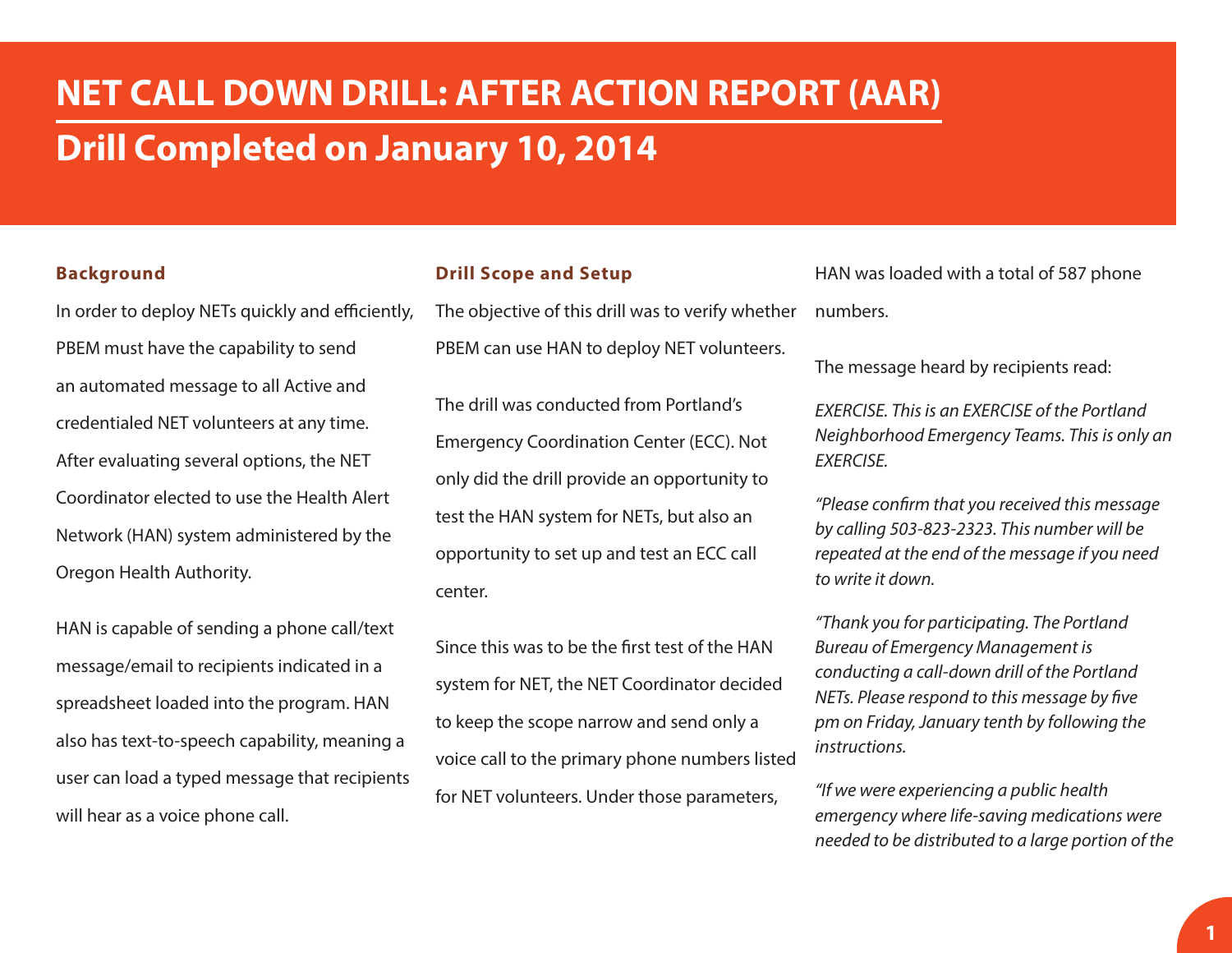## **NET CALL DOWN DRILL AAR: 01/10/2014**

*population, Portland NET would be deployed to assist in public health points of dispensing. During H1N1, NETs worked alongside public health and other volunteers. You are an important resource for your community.*

*Please confirm that you have received this message by calling 503-823-2323. A PBEM representative will take your call or you will receive a recording asking you for the following information: your name,the date and time, and your NET affiliation.*

*Thank you again for participating. End of exercise.*

The NET Coordinator divided the list of 586 phone numbers into three "waves" to call between 10 and 11 a.m. Waves were distributed as follows:

| <b>Time</b> | # of phone numbers |
|-------------|--------------------|
| 10:18:46    | 200                |
| 10:34:24    | 198                |
| 10:46:19    | 188                |

was staggered from one to three across the waves (e.g., each number in the second wave was attempted twice, etc).

#### **Results**

Overall, the drill confirmed that PBEM can use HAN to send automated phone calls to deploy NET volunteers. **Of the 586 numbers called, 98 volunteers (16.5%) returned the call** to the ECC and confirmed receipt.

Though that it is not a particularly high number, the point of this test was to explore HAN's viability as a tool. There were a number of factors in this drill that confused some volunteers and certainly reduced the rate of successful callbacks.

HAN attempted every phone number inside of an hour. The number of attempts for each call

For example, a briefing email to volunteers sent the day before the drill hung in the City's server and was not delivered until hours after the drill. As a result, many volunteers anticipated the drill on 01/11 and did not monitor their phones during the actual drill time. Other volunteers did not expect the call to come from a Sacramento area code (where HAN calls originate), or from "Oregon Health", and did not pick up the phone when it rang because of the unfamiliar number.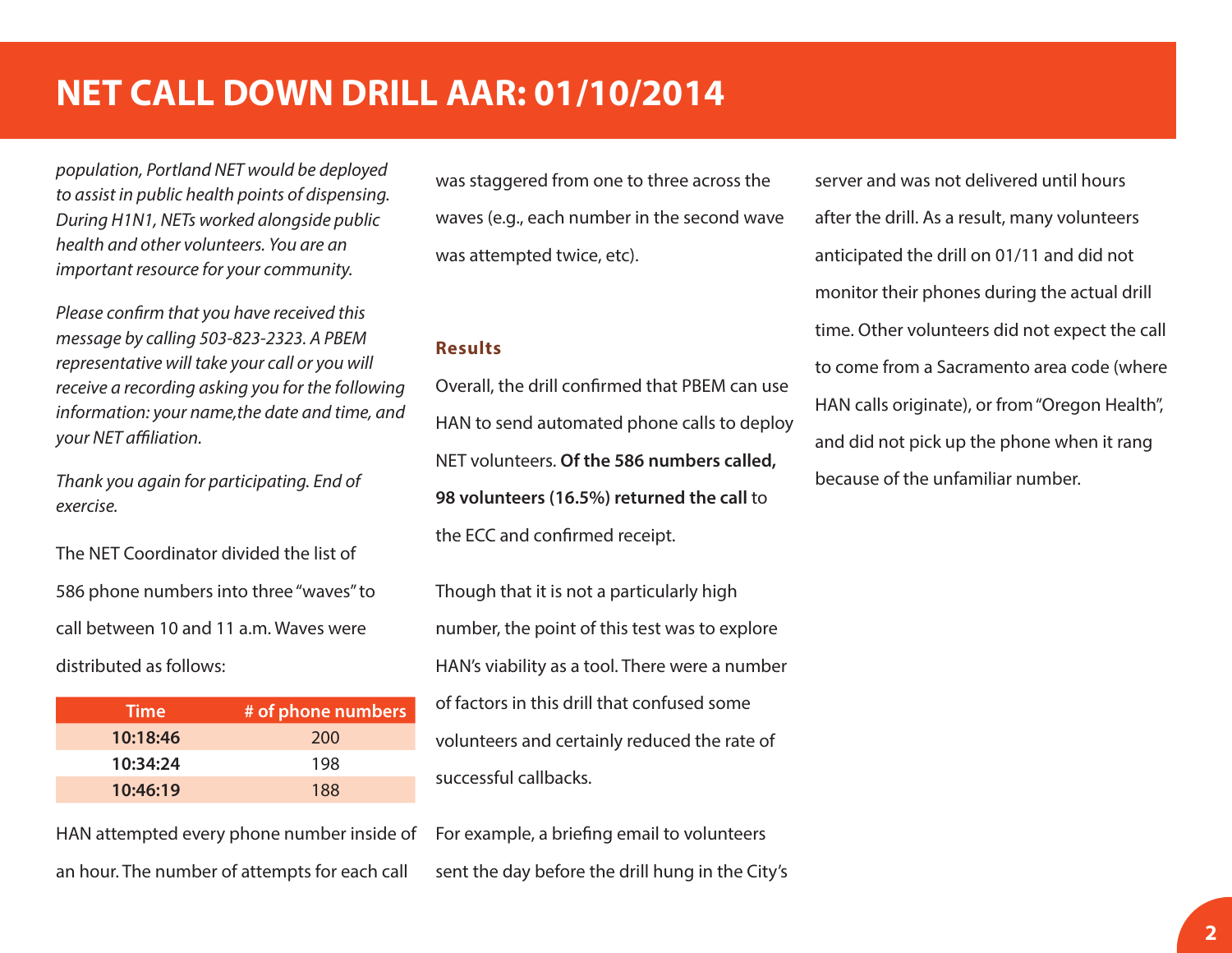# **NET CALL DOWN DRILL AAR: 01/10/2014**

The call reports generated by HAN offer some insight into why many calls did not reach volunteers. The detailed reports are attached to this memo, and the following graph breaks down the call history in aggregate:



#### **Clarifying terms on the graph:**

#### **Reached max attempts**

Means that HAN attempted calling the number as many times as programmed (between one and three, depending on the wave) but the recipient did not pick up.

### **Message received**

Means that HAN called the number, and the recipient pressed "1" at the end of the message to confirm the call.

### **Line failure**

Is difficult to diagnose precisely; it means the number was bad or a voicemail message interfered with the call.

### **No answer or no digits entered**

Indicates that HAN reached voicemail OR the call was picked up but the recipient did not press "1" to confirm to HAN that the call was received.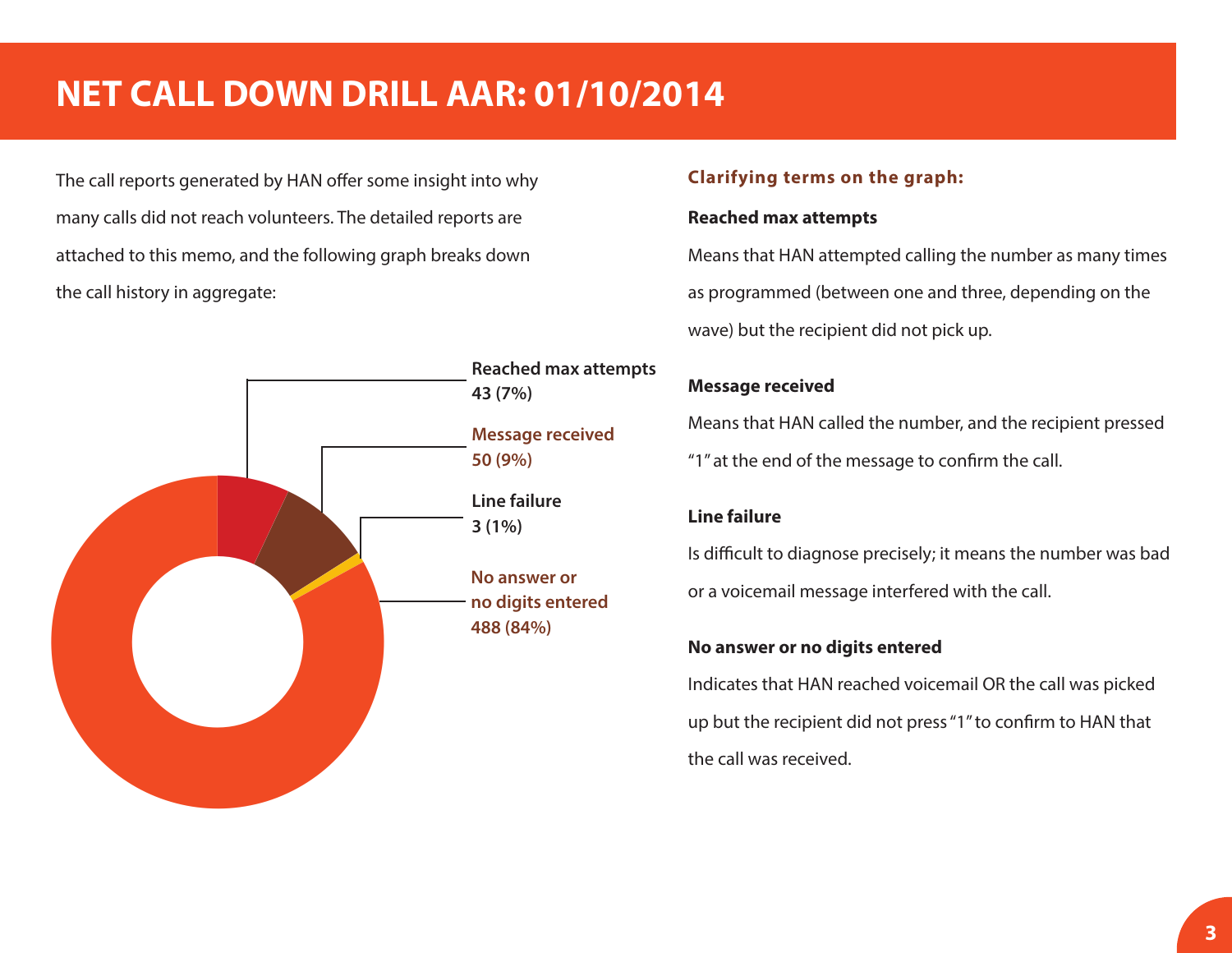# **NET CALL DOWN DRILL AAR: 01/10/2014**

#### **Next Call Down Drill**

- Tentatively scheduled for April 11, 2014.
- **Presumed objective will be to increase confirmed calls by 15% or higher, and to reach Active volunteers by both voice and text message.**
- PBEM will program HAN to attempt every call twice, and to **spread the calls out over the course of one day.**
- **NET Coordinator will provide more specific preparation information to volunteers approximately two weeks prior to call down drill.**

#### **Recommendations to NET volunteers**

- Add the number 916-640-1307 to personal phone contacts as **the NET deployment phone number (it will be the same every time, and the one PBEM will use in an actual emergency).**
- Note that the HAN recorded message is prompted to start **only if HAN hears a person talk on the other end (e.g. when someone picks up the receiver and says "hello")**
- Note that HAN will only log the call as confirmed if the **recipient presses "1" on the phone.**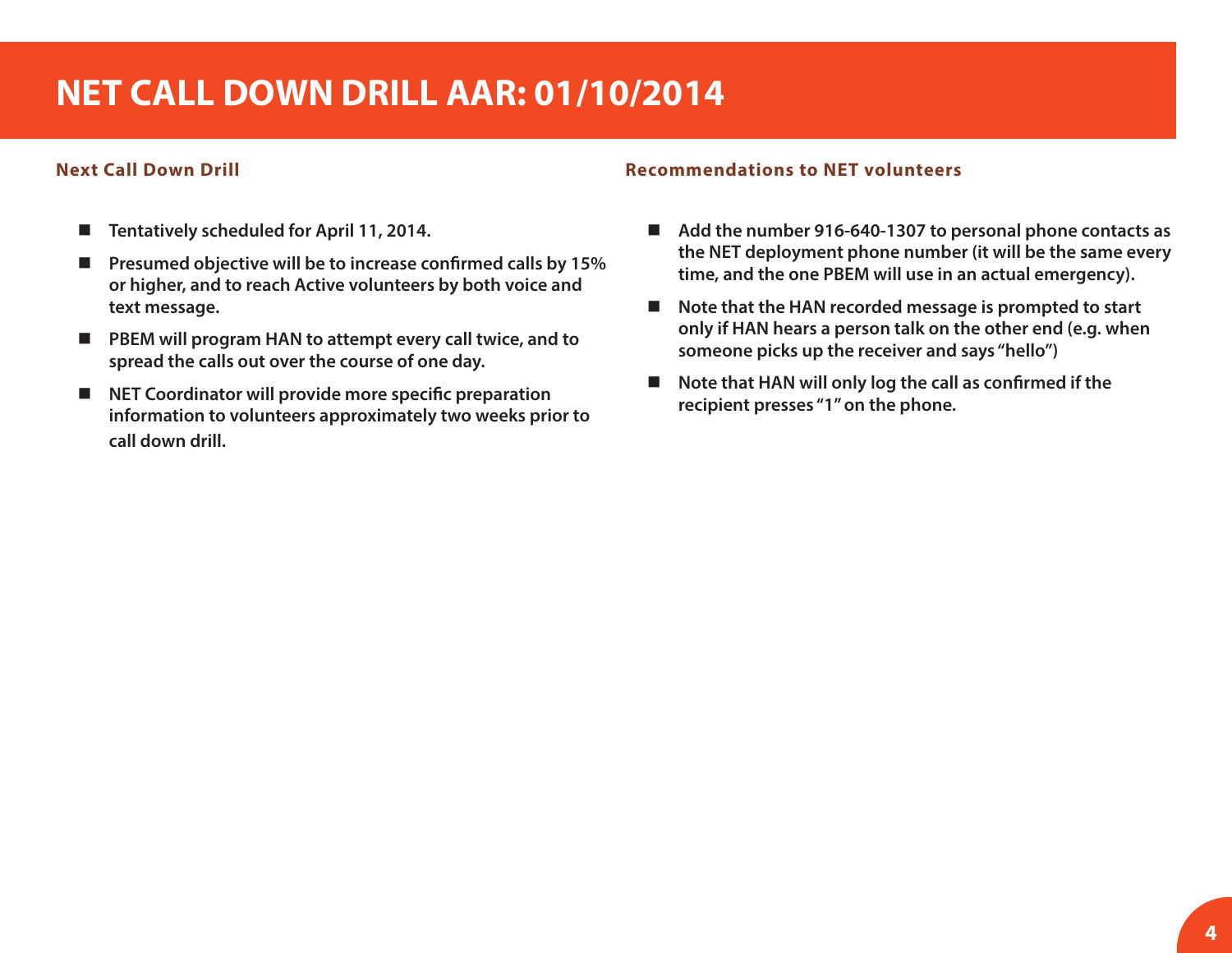| <b>Last Name</b>    | <b>First Name</b> | <b>Status</b> | <b>Reason</b>                   | <b>Attempts</b> | <b>Updated</b>  |
|---------------------|-------------------|---------------|---------------------------------|-----------------|-----------------|
| Abel                | Jerian            | Attempted     | Reached max attempts to confirm | $\mathbf{1}$    | 1/10/2014 10:22 |
| Acaster             | Martin            | Attempted     | Reached max attempts to confirm | $1\,$           | 1/10/2014 10:21 |
| Algam               | Fayzeh            | Confirmed     | Message received                | $\mathbf{1}$    | 1/10/2014 10:21 |
| Amato               | Steven            | Attempted     | No answer or no digits entered  | $\mathbf{1}$    | 1/10/2014 10:20 |
| Anderson            | William           | Attempted     | Reached max attempts to confirm | $\mathbf{1}$    | 1/10/2014 10:22 |
| Ansbro              | Padraic           | Attempted     | Reached max attempts to confirm | $\mathbf{1}$    | 1/10/2014 10:22 |
| Arntz               | William           | Attempted     | No answer or no digits entered  | $1\,$           | 1/10/2014 10:20 |
| Assur               | Kariann           | Attempted     | Reached max attempts to confirm | $\mathbf{1}$    | 1/10/2014 10:22 |
| Assur               | Ted               | Attempted     | No answer or no digits entered  | $\mathbf{1}$    | 1/10/2014 10:21 |
| <b>Baack</b>        | Don               | Confirmed     | Message received                | $1\,$           | 1/10/2014 10:22 |
| <b>Baas</b>         | Graham            | Attempted     | Reached max attempts to confirm | $1\,$           | 1/10/2014 10:21 |
| <b>Baker</b>        | Josh              | Attempted     | No answer or no digits entered  | $1\,$           | 1/10/2014 10:21 |
| <b>Balducci</b>     | Daniel            | Attempted     | No answer or no digits entered  | $1\,$           | 1/10/2014 10:21 |
| <b>Balduzzi</b>     | Elena             | Attempted     | No answer or no digits entered  | $\mathbf{1}$    | 1/10/2014 10:21 |
| <b>Barbur</b>       | Paul              | Attempted     | No answer or no digits entered  | $\mathbf{1}$    | 1/10/2014 10:21 |
| <b>Barnes</b>       | <b>Thomas</b>     | Attempted     | No answer or no digits entered  | $1\,$           | 1/10/2014 10:21 |
| <b>Barnes-Light</b> | Patricia          | Attempted     | No answer or no digits entered  | $1\,$           | 1/10/2014 10:21 |
| <b>Baron</b>        | Stephen           | Attempted     | No answer or no digits entered  | $\mathbf{1}$    | 1/10/2014 10:21 |
| <b>Bartlett</b>     | John              | Confirmed     | Message received                | $\mathbf{1}$    | 1/10/2014 10:22 |
| <b>Bartley</b>      | John              | Attempted     | No answer or no digits entered  | $\mathbf 1$     | 1/10/2014 10:21 |
| Baumgardner         | <b>Susan</b>      | Attempted     | Reached max attempts to confirm | $1\,$           | 1/10/2014 10:21 |
| <b>Beaston</b>      | John              | Attempted     | No answer or no digits entered  | $1\,$           | 1/10/2014 10:21 |
| <b>Beck</b>         | Dajah             | Attempted     | No answer or no digits entered  | $\mathbf{1}$    | 1/10/2014 10:21 |
| <b>Beckman</b>      | Andrew            | Attempted     | No answer or no digits entered  | $\mathbf{1}$    | 1/10/2014 10:21 |
| <b>Beil</b>         | <b>Kurt</b>       | Attempted     | No answer or no digits entered  | $\mathbf{1}$    | 1/10/2014 10:21 |
| <b>Beran</b>        | Lois              | Attempted     | No answer or no digits entered  | $\mathbf{1}$    | 1/10/2014 10:21 |
| <b>Bersack</b>      | Karen             | Attempted     | No answer or no digits entered  | $1\,$           | 1/10/2014 10:21 |
| <b>Bittner</b>      | Addy              | Attempted     | No answer or no digits entered  | $\mathbf{1}$    | 1/10/2014 10:21 |
| <b>Bixby</b>        | Mitch             | Attempted     | No answer or no digits entered  | $\mathbf{1}$    | 1/10/2014 10:21 |
| <b>Bjorge</b>       | <b>Kristine</b>   | Attempted     | No answer or no digits entered  | $1\,$           | 1/10/2014 10:21 |
| <b>Blondell</b>     | Kathy             | Confirmed     | Message received                | $1\,$           | 1/10/2014 10:22 |
| <b>Blum</b>         | Wendy             | Attempted     | Reached max attempts to confirm | $1\,$           | 1/10/2014 10:22 |
| <b>Blunk</b>        | Joseph            | Attempted     | No answer or no digits entered  | $\mathbf{1}$    | 1/10/2014 10:21 |
| <b>Boe</b>          | David             | Attempted     | Reached max attempts to confirm | $\mathbf{1}$    | 1/10/2014 10:22 |
| <b>Boetsch</b>      | Alden             | Attempted     | No answer or no digits entered  | $\mathbf{1}$    | 1/10/2014 10:21 |
| <b>Bonella</b>      | Randy             | Attempted     | No answer or no digits entered  | $\mathbf{1}$    | 1/10/2014 10:21 |
| <b>Bonner</b>       | <b>Chris</b>      | Attempted     | No answer or no digits entered  | $\mathbf{1}$    | 1/10/2014 10:21 |
| <b>Bonner</b>       | Kevin             | Attempted     | Reached max attempts to confirm | $\mathbf{1}$    | 1/10/2014 10:21 |
| <b>Bostrom</b>      | Elizabeth         | Attempted     | No answer or no digits entered  | $\mathbf{1}$    | 1/10/2014 10:20 |
| <b>Bostrom</b>      | Jon               | Attempted     | No answer or no digits entered  | $1\,$           | 1/10/2014 10:21 |
| <b>Bowen</b>        | Adele             | Attempted     | Reached max attempts to confirm | $1\,$           | 1/10/2014 10:22 |
| <b>Bowie</b>        | Sean              | Attempted     | No answer or no digits entered  | $\mathbf 1$     | 1/10/2014 10:21 |
| <b>Bowling</b>      | Ann               | Attempted     | No answer or no digits entered  | $1\,$           | 1/10/2014 10:21 |
| <b>Braithwaite</b>  | Ron               | Attempted     | No answer or no digits entered  | $1\,$           | 1/10/2014 10:21 |
| <b>Bram</b>         | Alexander         | Attempted     | No answer or no digits entered  | $1\,$           | 1/10/2014 10:21 |
| <b>Brazil</b>       | <b>Delilah</b>    | Attempted     | No answer or no digits entered  | $1\,$           | 1/10/2014 10:22 |
| <b>Bricca</b>       | Constantine       | Confirmed     | <b>Message received</b>         | $\mathbf 1$     | 1/10/2014 10:22 |
| <b>Brookman</b>     | <b>Barbara</b>    | Attempted     | No answer or no digits entered  | $\mathbf 1$     | 1/10/2014 10:21 |
| <b>Brounstein</b>   | <b>Richard</b>    | Attempted     | No answer or no digits entered  | $\mathbf{1}$    | 1/10/2014 10:22 |
| <b>Brown</b>        | <b>Mike</b>       | Attempted     | Reached max attempts to confirm | $\mathbf 1$     | 1/10/2014 10:22 |
| <b>Bruce</b>        | Carolyn           | Attempted     | No answer or no digits entered  | $\mathbf 1$     | 1/10/2014 10:22 |
| <b>Bryant</b>       | Elizabeth (Liz)   | Attempted     | No answer or no digits entered  | $\mathbf 1$     | 1/10/2014 10:22 |
| <b>Bryden</b>       | Gregg             | Attempted     | No answer or no digits entered  | $1\,$           | 1/10/2014 10:22 |
| <b>Buhl</b>         | Dana              | Attempted     | Reached max attempts to confirm | $1\,$           | 1/10/2014 10:22 |
| <b>Burns</b>        | Susan             | Attempted     | No answer or no digits entered  | $1\,$           | 1/10/2014 10:22 |
| <b>Burt</b>         | Aaron             | Attempted     | No answer or no digits entered  | $\mathbf{1}$    | 1/10/2014 10:22 |
| <b>Busch</b>        | Alice             | Attempted     | No answer or no digits entered  | $\mathbf 1$     | 1/10/2014 10:22 |
| <b>Bush</b>         | <b>Kristel</b>    | Attempted     | No answer or no digits entered  | $1\,$           | 1/10/2014 10:22 |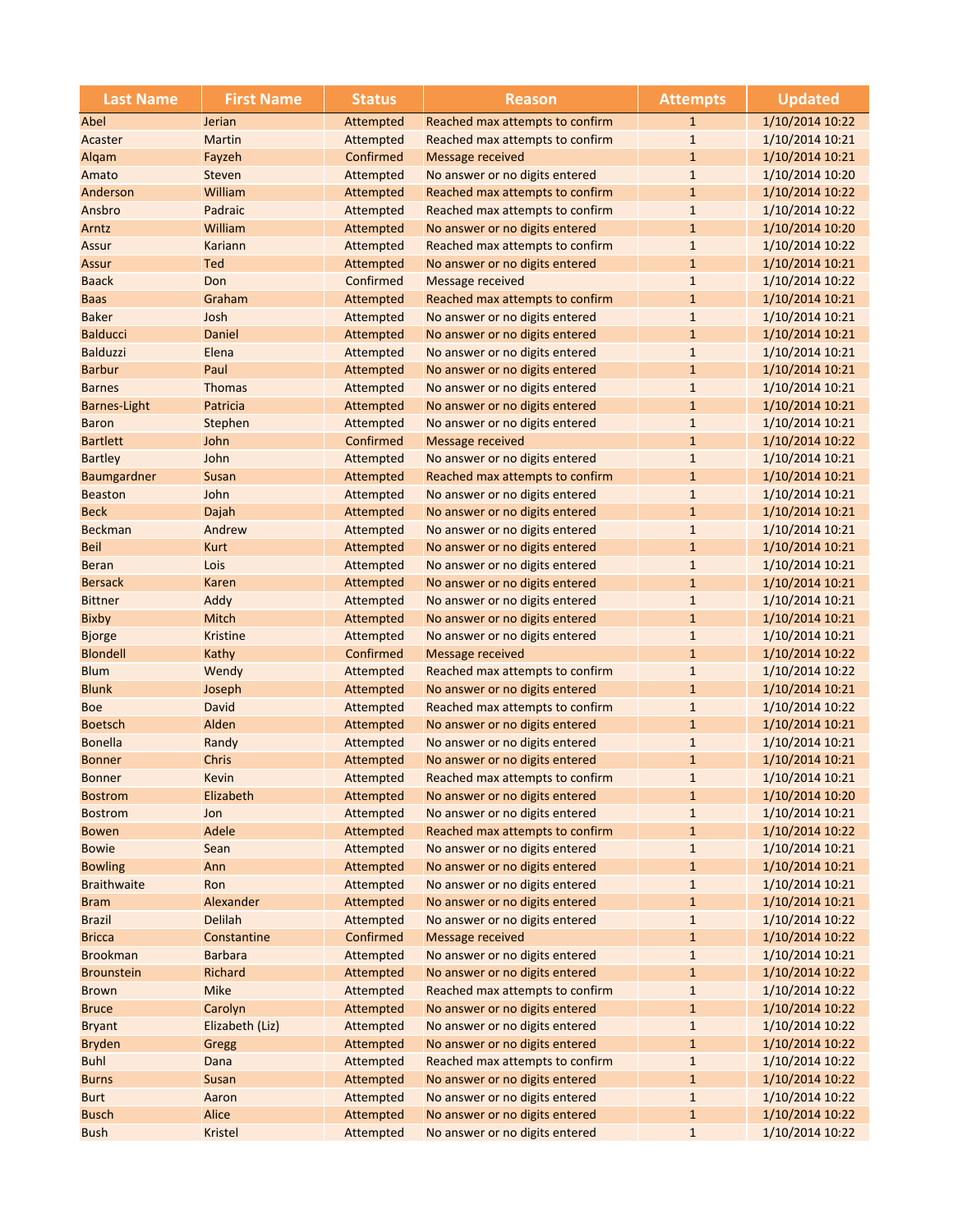| <b>Bybee</b>        | Linnard (Louis) | Attempted | No answer or no digits entered  | $\mathbf{1}$ | 1/10/2014 10:22 |
|---------------------|-----------------|-----------|---------------------------------|--------------|-----------------|
| <b>Byrnes</b>       | David           | Attempted | Reached max attempts to confirm | $\mathbf{1}$ | 1/10/2014 10:23 |
| Cahall              | Walker          | Attempted | No answer or no digits entered  | $\mathbf{1}$ | 1/10/2014 10:22 |
| Callaghan           | <b>Jennifer</b> | Attempted | No answer or no digits entered  | $\mathbf{1}$ | 1/10/2014 10:22 |
| Camburn             | <b>Maggie</b>   | Attempted | No answer or no digits entered  | $\mathbf{1}$ | 1/10/2014 10:21 |
| Canniff             | <b>Bridget</b>  | Confirmed | <b>Message received</b>         | $\mathbf{1}$ | 1/10/2014 10:23 |
| Carmick             | Carol           | Attempted | Reached max attempts to confirm | $\mathbf{1}$ | 1/10/2014 10:22 |
| Carpenter           | Scott           | Attempted | No answer or no digits entered  | $\mathbf{1}$ | 1/10/2014 10:22 |
| Carter              | T. Joseph       | Confirmed | <b>Message received</b>         | $\mathbf{1}$ | 1/10/2014 10:23 |
| Carver              | Heather         | Attempted | No answer or no digits entered  | $\mathbf{1}$ | 1/10/2014 10:21 |
| Casey               | <b>James</b>    | Attempted | No answer or no digits entered  | $\mathbf{1}$ | 1/10/2014 10:21 |
| Cashion             | <b>Nathan</b>   | Attempted | No answer or no digits entered  | $\mathbf{1}$ | 1/10/2014 10:22 |
| Cater               | <b>Susan</b>    | Attempted | No answer or no digits entered  | $\mathbf{1}$ | 1/10/2014 10:22 |
| <b>Chase Curtin</b> | Eden            | Attempted | No answer or no digits entered  | $\mathbf{1}$ | 1/10/2014 10:22 |
| Chauncey            | Helen           | Confirmed | <b>Message received</b>         | $\mathbf{1}$ | 1/10/2014 10:23 |
| Cherry              | Gretchen        | Attempted | Reached max attempts to confirm | $\mathbf{1}$ | 1/10/2014 10:23 |
| <b>Childers</b>     | Hank            | Attempted | No answer or no digits entered  | $\mathbf{1}$ | 1/10/2014 10:22 |
| Christie            | <b>Taiga</b>    | Attempted | No answer or no digits entered  | $\mathbf{1}$ | 1/10/2014 10:22 |
| Christy             | Craig           | Attempted | No answer or no digits entered  | $\mathbf{1}$ | 1/10/2014 10:22 |
| Clark               | Anne            | Attempted | No answer or no digits entered  | $\mathbf{1}$ | 1/10/2014 10:22 |
| <b>Clark</b>        | <b>Ben</b>      | Attempted | No answer or no digits entered  | $\mathbf{1}$ | 1/10/2014 10:22 |
| Clark               | Richard (Tim)   | Attempted | No answer or no digits entered  | $\mathbf{1}$ | 1/10/2014 10:23 |
| Clayton             | Julie           | Confirmed | Message received                | $\mathbf{1}$ | 1/10/2014 10:24 |
| Cloud               | Sandra          | Attempted | No answer or no digits entered  | $\mathbf{1}$ | 1/10/2014 10:22 |
| Clutter             | Jan             | Attempted | No answer or no digits entered  | $\mathbf{1}$ | 1/10/2014 10:22 |
| Cochran             | Andrew          | Attempted | Reached max attempts to confirm | $\mathbf{1}$ | 1/10/2014 10:24 |
| Cochrane            | <b>Brian</b>    | Attempted | No answer or no digits entered  | $\mathbf{1}$ | 1/10/2014 10:22 |
| Cohen               | <b>Jeffrey</b>  | Attempted | No answer or no digits entered  | $\mathbf{1}$ | 1/10/2014 10:23 |
| Cole                | Karen           | Attempted | No answer or no digits entered  | $\mathbf{1}$ | 1/10/2014 10:22 |
| Contini             | Joann           | Confirmed | Message received                | $\mathbf{1}$ | 1/10/2014 10:24 |
| Cooper              | Fredrick        | Attempted | No answer or no digits entered  | $\mathbf{1}$ | 1/10/2014 10:22 |
| Cooper              | Joy             | Attempted | No answer or no digits entered  | $\mathbf{1}$ | 1/10/2014 10:23 |
| Copenhaver          | Mary            | Attempted | No answer or no digits entered  | $\mathbf{1}$ | 1/10/2014 10:22 |
| Corkum              | Ronald          | Attempted | No answer or no digits entered  | $\mathbf{1}$ | 1/10/2014 10:23 |
| Courtney            | <b>Steve</b>    | Attempted | Reached max attempts to confirm | $\mathbf{1}$ | 1/10/2014 10:23 |
| Creelan             | Tyler           | Attempted | Reached max attempts to confirm | $\mathbf{1}$ | 1/10/2014 10:24 |
| Cress               | David           | Confirmed | <b>Message received</b>         | $\mathbf{1}$ | 1/10/2014 10:26 |
| Crouse              | Linda           | Confirmed | <b>Message received</b>         | $\mathbf{1}$ | 1/10/2014 10:24 |
| <b>Cummins</b>      | Catherine       | Attempted | Reached max attempts to confirm | $\mathbf{1}$ | 1/10/2014 10:25 |
| Curryer             | Daryl           | Attempted | No answer or no digits entered  | 1            | 1/10/2014 10:23 |
| Curtin              | David           | Attempted | No answer or no digits entered  | $\mathbf{1}$ | 1/10/2014 10:23 |
| Danahy              | <b>Thomas</b>   | Attempted | No answer or no digits entered  | $\mathbf{1}$ | 1/10/2014 10:23 |
| Davidson            | Jennifer        | Attempted | No answer or no digits entered  | $\mathbf{1}$ | 1/10/2014 10:20 |
| Davila              | Lisa            | Attempted | No answer or no digits entered  | $\mathbf{1}$ | 1/10/2014 10:20 |
| De Roest            | Tony            | Attempted | No answer or no digits entered  | $\mathbf{1}$ | 1/10/2014 10:20 |
| Dea                 | <b>Marilee</b>  | Attempted | No answer or no digits entered  | $\mathbf{1}$ | 1/10/2014 10:20 |
| Dehen               | <b>Brian</b>    | Attempted | No answer or no digits entered  | $\mathbf{1}$ | 1/10/2014 10:20 |
| <b>Delisser</b>     | Elise           | Attempted | No answer or no digits entered  | $\mathbf{1}$ | 1/10/2014 10:20 |
| <b>Demott</b>       | <b>Jeff</b>     | Attempted | No answer or no digits entered  | $\mathbf{1}$ | 1/10/2014 10:20 |
| Derouchie           | Angie           | Attempted | No answer or no digits entered  | $1\,$        | 1/10/2014 10:20 |
| <b>Devitt</b>       | Glenn           | Attempted | No answer or no digits entered  | $\mathbf{1}$ | 1/10/2014 10:20 |
| Diamond             | Mark            | Attempted | No answer or no digits entered  | $\mathbf{1}$ | 1/10/2014 10:20 |
| <b>Dickson</b>      | Jonathan        | Attempted | No answer or no digits entered  | $\mathbf{1}$ | 1/10/2014 10:20 |
| <b>Diederich</b>    | Kevin           | Attempted | No answer or no digits entered  | $\mathbf{1}$ | 1/10/2014 10:20 |
| <b>Diener</b>       | Kenneth         | Attempted | No answer or no digits entered  | $\mathbf{1}$ | 1/10/2014 10:20 |
| <b>Dill-Simpson</b> | Terri           | Attempted | No answer or no digits entered  | $\mathbf{1}$ | 1/10/2014 10:20 |
| Dion                | <b>Terry</b>    | Attempted | No answer or no digits entered  | $\mathbf{1}$ | 1/10/2014 10:20 |
| Dockweiler          | <b>James</b>    | Attempted | No answer or no digits entered  | $\mathbf{1}$ | 1/10/2014 10:20 |
| Dolan               | William         | Attempted | No answer or no digits entered  | $\mathbf{1}$ | 1/10/2014 10:20 |
|                     |                 |           |                                 |              |                 |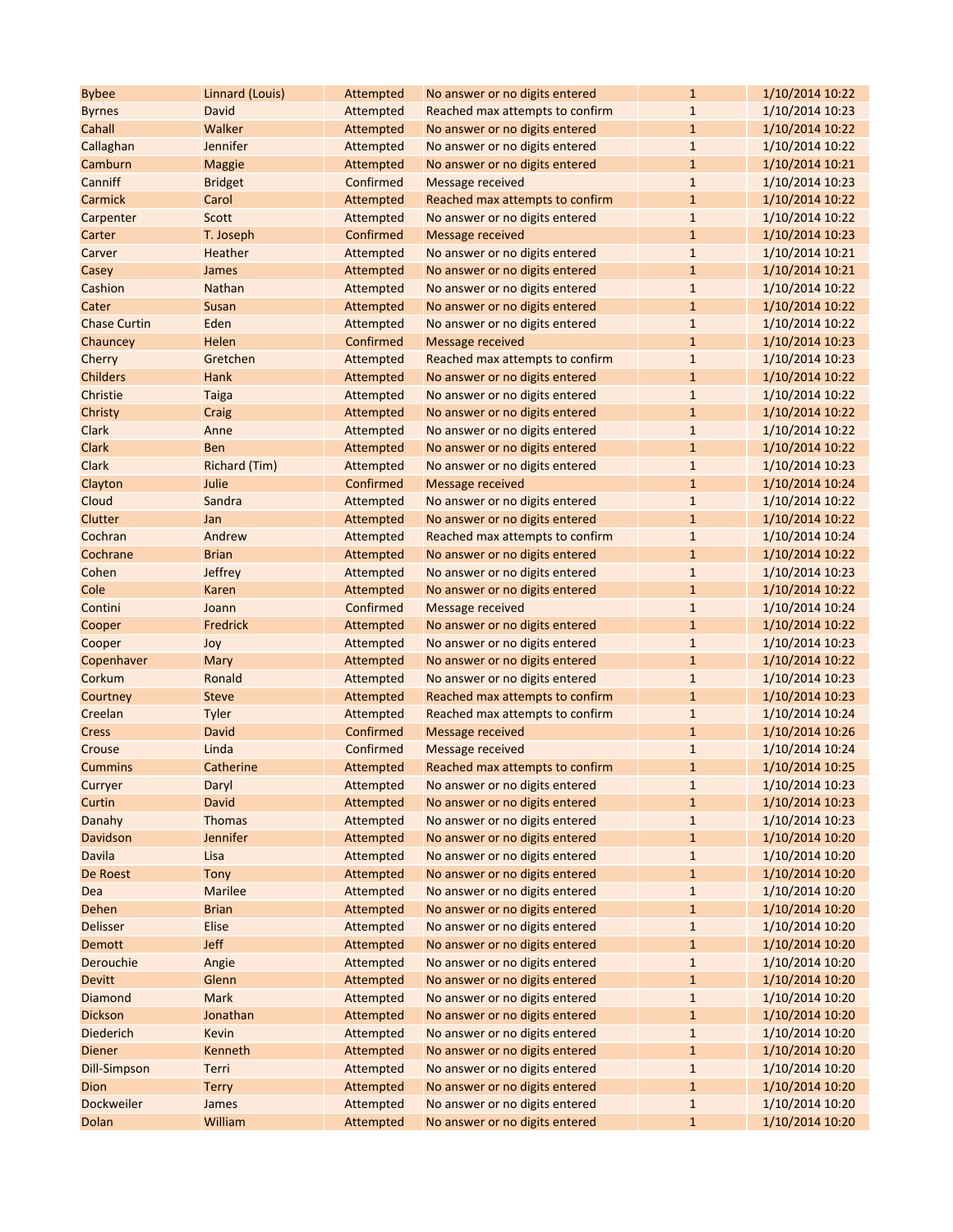| Donner               | Adrienne          | Attempted | No answer or no digits entered | $\mathbf{1}$ | 1/10/2014 10:20 |
|----------------------|-------------------|-----------|--------------------------------|--------------|-----------------|
| Dorman               | Lynn              | Attempted | No answer or no digits entered | $\mathbf{1}$ | 1/10/2014 10:20 |
| Drummond             | Elizabeth         | Attempted | No answer or no digits entered | $\mathbf{1}$ | 1/10/2014 10:20 |
| <b>Duey</b>          | Eric              | Attempted | No answer or no digits entered | $\mathbf{1}$ | 1/10/2014 10:20 |
| <b>Dulley</b>        | Gwen              | Attempted | No answer or no digits entered | $\mathbf{1}$ | 1/10/2014 10:20 |
| Dunn                 | <b>Brendan</b>    | Attempted | No answer or no digits entered | $\mathbf{1}$ | 1/10/2014 10:20 |
| Durr-Goolsby         | Cheri             | Attempted | No answer or no digits entered | $\mathbf{1}$ | 1/10/2014 10:20 |
| Dwyer                | Kieron            | Attempted | No answer or no digits entered | $\mathbf{1}$ | 1/10/2014 10:20 |
| Dyke                 | <b>Frances</b>    | Attempted | No answer or no digits entered | $\mathbf{1}$ | 1/10/2014 10:20 |
| East El              | Kaon-Jabbar       | Attempted | No answer or no digits entered | $\mathbf{1}$ | 1/10/2014 10:20 |
| Elfving              | Sue               | Attempted | No answer or no digits entered | $\mathbf{1}$ | 1/10/2014 10:20 |
| <b>Elliott</b>       | <b>Daire</b>      | Attempted | No answer or no digits entered | $\mathbf{1}$ | 1/10/2014 10:20 |
| Elman                | Aaron             | Attempted | No answer or no digits entered | $\mathbf{1}$ | 1/10/2014 10:20 |
| Emanuel              | <b>Skye</b>       | Attempted | No answer or no digits entered | $\mathbf{1}$ | 1/10/2014 10:20 |
| Emrick               | Jane              | Attempted | No answer or no digits entered | $\mathbf{1}$ | 1/10/2014 10:20 |
| <b>Estes</b>         | <b>Steven</b>     | Attempted | No answer or no digits entered | $\mathbf{1}$ | 1/10/2014 10:20 |
| Etlinger             | Cindy             | Attempted | No answer or no digits entered | $\mathbf{1}$ | 1/10/2014 10:20 |
| Etlinger             | Scott             | Attempted | No answer or no digits entered | $\mathbf{1}$ | 1/10/2014 10:20 |
| Ewing                | Rachel            | Attempted | No answer or no digits entered | $\mathbf{1}$ | 1/10/2014 10:20 |
| Ewing                | Victoria          | Attempted | No answer or no digits entered | $\mathbf{1}$ | 1/10/2014 10:20 |
| Faddis               | <b>Kelly</b>      | Attempted | No answer or no digits entered | $\mathbf{1}$ | 1/10/2014 10:20 |
| <b>Fallen-Bailey</b> | Anthea            | Attempted | No answer or no digits entered | $\mathbf{1}$ | 1/10/2014 10:20 |
| Farrar               | Laurie            | Attempted | No answer or no digits entered | $\mathbf{1}$ | 1/10/2014 10:20 |
| Farrer               | <b>Kim</b>        | Attempted | No answer or no digits entered | $\mathbf{1}$ | 1/10/2014 10:20 |
| Farrer               | Robert            | Attempted | No answer or no digits entered | $\mathbf{1}$ | 1/10/2014 10:20 |
| Fei                  | Yiyang            | Attempted | No answer or no digits entered | $\mathbf{1}$ | 1/10/2014 10:20 |
| Fellini              | Daniel            | Attempted | No answer or no digits entered | $\mathbf{1}$ | 1/10/2014 10:20 |
| Fenske               | <b>McKay</b>      | Attempted | No answer or no digits entered | $\mathbf{1}$ | 1/10/2014 10:20 |
| Fiedler              | Caryn             | Attempted | Line failure                   | $\mathbf{1}$ | 1/10/2014 10:25 |
| Fischer              | Robert            | Attempted | No answer or no digits entered | $\mathbf{1}$ | 1/10/2014 10:20 |
| Fitchett             | Timothy           | Attempted | No answer or no digits entered | $\mathbf{1}$ | 1/10/2014 10:20 |
| Fitzgibbon           | <b>David</b>      | Attempted | No answer or no digits entered | $\mathbf{1}$ | 1/10/2014 10:20 |
| <b>Fleck</b>         | <b>David</b>      | Attempted | No answer or no digits entered | $\mathbf{1}$ | 1/10/2014 10:20 |
| Ford                 | Rachel            | Attempted | No answer or no digits entered | $\mathbf{1}$ | 1/10/2014 10:20 |
| Frank                | <b>Debbie</b>     | Attempted | No answer or no digits entered | $\mathbf{1}$ | 1/10/2014 10:20 |
| Frank                | Emily             | Attempted | No answer or no digits entered | $\mathbf{1}$ | 1/10/2014 10:20 |
| Franklin             | Robin             | Attempted | No answer or no digits entered | $\mathbf{1}$ | 1/10/2014 10:20 |
| Franzini             | <b>Daisy</b>      | Attempted | No answer or no digits entered | $\mathbf{1}$ | 1/10/2014 10:20 |
| Freeborg             | Laurel            | Attempted | No answer or no digits entered | $\mathbf{1}$ | 1/10/2014 10:20 |
| Freed                | Jason             | Attempted | No answer or no digits entered | $\mathbf{1}$ | 1/10/2014 10:20 |
| Fulton               | Travis            | Attempted | No answer or no digits entered | $\mathbf{1}$ | 1/10/2014 10:20 |
| Gabriel              | Cecil             | Attempted | No answer or no digits entered | $\mathbf{1}$ | 1/10/2014 10:21 |
| Gaffke               | <b>Judith Ann</b> | Attempted | No answer or no digits entered | $\mathbf{1}$ | 1/10/2014 10:21 |
| Gahan                | <b>Tyler</b>      | Attempted | No answer or no digits entered | $\mathbf{1}$ | 1/10/2014 10:21 |
| Gambee               | John              | Attempted | No answer or no digits entered | $\mathbf{1}$ | 1/10/2014 10:21 |
| Ganaban              | Eleazar           | Attempted | No answer or no digits entered | $\mathbf{1}$ | 1/10/2014 10:21 |
| Gard                 | Amy               | Attempted | No answer or no digits entered | $\mathbf{1}$ | 1/10/2014 10:21 |
| Gardner              | Patricia          | Attempted | No answer or no digits entered | $\mathbf{1}$ | 1/10/2014 10:21 |
| Gardner              | Robert            | Attempted | No answer or no digits entered | $\mathbf{1}$ | 1/10/2014 10:21 |
| Gemmell              | <b>Steve</b>      | Attempted | No answer or no digits entered | $\mathbf{1}$ | 1/10/2014 10:21 |
| Gill                 | Matthew           | Attempted | No answer or no digits entered | $\mathbf 1$  | 1/10/2014 10:21 |
| Ginsberg             | <b>Mark</b>       | Attempted | No answer or no digits entered | $\mathbf{1}$ | 1/10/2014 10:21 |
| Given                | <b>David</b>      | Attempted | No answer or no digits entered | $\mathbf{1}$ | 1/10/2014 10:21 |
| Goettelman           | <b>Hailey</b>     | Attempted | No answer or no digits entered | $\mathbf{1}$ | 1/10/2014 10:21 |
| Goldstein            | Fran              | Attempted | No answer or no digits entered | $\mathbf{1}$ | 1/10/2014 10:21 |
| Goldstein            | Michael           | Attempted | No answer or no digits entered | $\mathbf{1}$ | 1/10/2014 10:21 |
| Gonzales             | <b>Mark</b>       | Attempted | No answer or no digits entered | $\mathbf{1}$ | 1/10/2014 10:21 |
| Gonzales             | <b>Nancy</b>      | Attempted | No answer or no digits entered | $\mathbf{1}$ | 1/10/2014 10:21 |
| Graham               | Chris             | Attempted | No answer or no digits entered | $\mathbf 1$  | 1/10/2014 10:21 |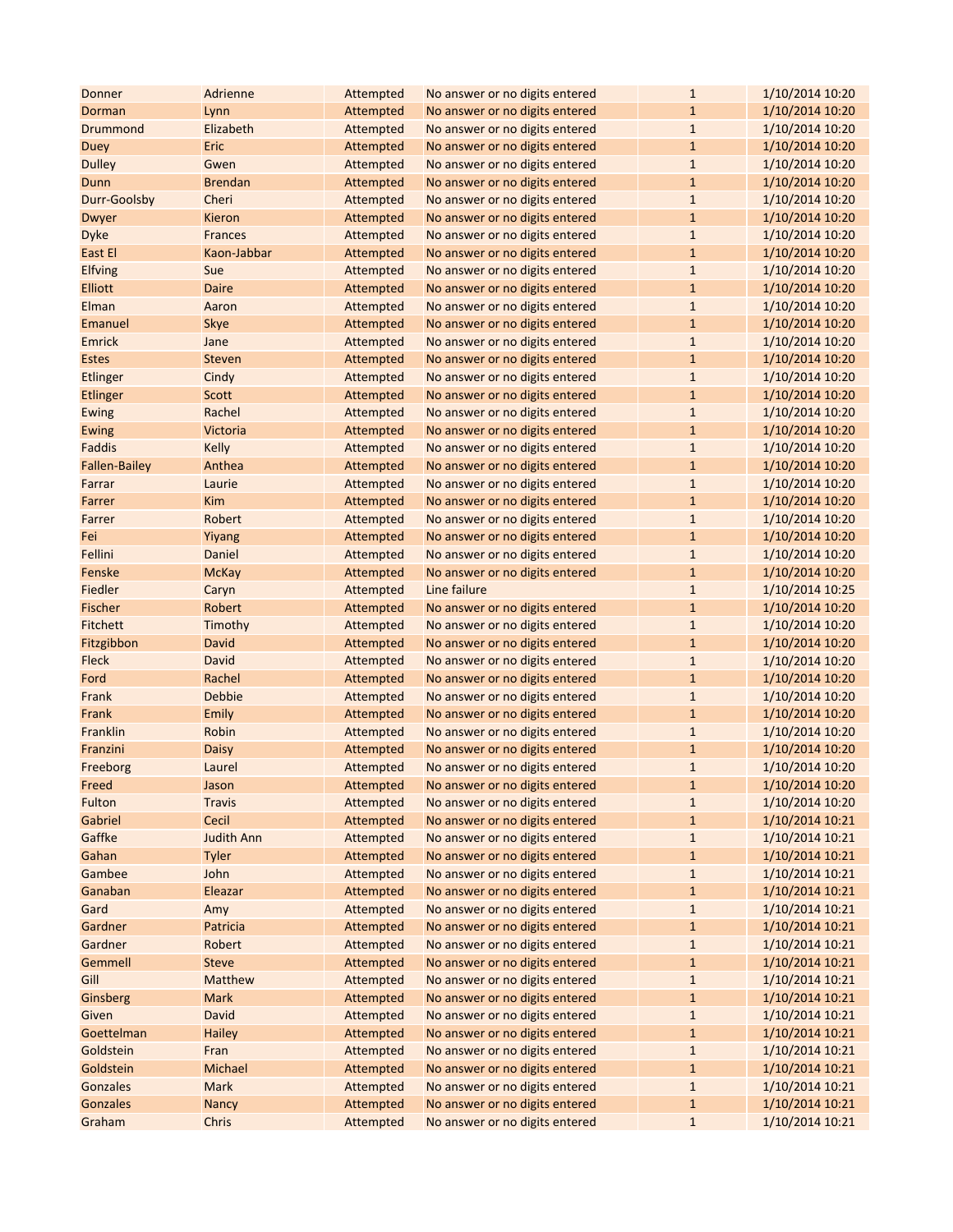| Grandgeorge          | William                | Attempted | No answer or no digits entered  | $\mathbf{1}$            | 1/10/2014 10:21                    |
|----------------------|------------------------|-----------|---------------------------------|-------------------------|------------------------------------|
| Graves               | Arthur                 | Attempted | No answer or no digits entered  | $\mathbf{1}$            | 1/10/2014 10:21                    |
| Greer                | Leilan                 | Attempted | No answer or no digits entered  | $\mathbf{1}$            | 1/10/2014 10:21                    |
| Gregg                | Sonya                  | Attempted | No answer or no digits entered  | $\mathbf{1}$            | 1/10/2014 10:21                    |
| Grey                 | Leah                   | Attempted | No answer or no digits entered  | $\mathbf{1}$            | 1/10/2014 10:21                    |
| Grice                | Joseph                 | Attempted | No answer or no digits entered  | $1\,$                   | 1/10/2014 10:21                    |
| Grinich              | Anita                  | Attempted | No answer or no digits entered  | $\mathbf{1}$            | 1/10/2014 10:22                    |
| Groff                | David                  | Attempted | No answer or no digits entered  | $\mathbf 1$             | 1/10/2014 10:21                    |
| Gronauer             | Aidan                  | Attempted | No answer or no digits entered  | $\mathbf{1}$            | 1/10/2014 10:21                    |
| Groschopf            | John Jason             | Attempted | No answer or no digits entered  | $\mathbf{1}$            | 1/10/2014 10:21                    |
| Gross                | Martha                 | Attempted | No answer or no digits entered  | $\mathbf{1}$            | 1/10/2014 10:21                    |
| Guyer                | Jo                     | Attempted | No answer or no digits entered  | $\mathbf{1}$            | 1/10/2014 10:21                    |
| <b>Haldors</b>       | James (Jay)            | Attempted | No answer or no digits entered  | $\mathbf{1}$            | 1/10/2014 10:21                    |
| Hale                 | <b>Nathan</b>          | Attempted | No answer or no digits entered  | $\mathbf{1}$            | 1/10/2014 10:21                    |
| Haley                | <b>Bryant</b>          | Attempted | No answer or no digits entered  | $\mathbf{1}$            | 1/10/2014 10:22                    |
| Hall                 | Carol                  | Attempted | No answer or no digits entered  | $\mathbf{1}$            | 1/10/2014 10:22                    |
| Hall                 | Laura                  | Attempted | No answer or no digits entered  | $\mathbf{1}$            | 1/10/2014 10:22                    |
| Hamer                | <b>Nancy</b>           | Attempted | No answer or no digits entered  | $\mathbf{1}$            | 1/10/2014 10:22                    |
| Hansen               | Allen                  | Attempted | No answer or no digits entered  | $\mathbf{1}$            | 1/10/2014 10:22                    |
| Hansen               | Kristi                 | Attempted | No answer or no digits entered  | $\mathbf{1}$            | 1/10/2014 10:22                    |
| Harper               | Clarence               | Attempted | No answer or no digits entered  | $\mathbf{1}$            | 1/10/2014 10:22                    |
| <b>Harris</b>        | Amber                  | Attempted | No answer or no digits entered  | $\mathbf{1}$            | 1/10/2014 10:22                    |
| <b>Harris</b>        | Amy                    | Attempted | No answer or no digits entered  | $\mathbf{1}$            | 1/10/2014 10:24                    |
| <b>Harris</b>        | <b>Bruce</b>           | Attempted | No answer or no digits entered  | $\overline{2}$          | 1/10/2014 10:46                    |
| <b>Harris</b>        | Donna                  | Attempted | No answer or no digits entered  | $\overline{2}$          | 1/10/2014 10:46                    |
| Harrison             | Judith                 | Attempted | Reached max attempts to confirm | $\overline{2}$          | 1/10/2014 10:47                    |
| Hartman              | Leanne                 | Attempted | No answer or no digits entered  | $\overline{2}$          | 1/10/2014 10:46                    |
| Hashimoto            | Jim                    | Attempted | No answer or no digits entered  | $\overline{2}$          | 1/10/2014 10:46                    |
| Hattan               | Robert                 | Attempted | No answer or no digits entered  | $\overline{2}$          | 1/10/2014 10:46                    |
| Hauer                | <b>Mykl</b>            | Confirmed | Message received                | $1\,$                   | 1/10/2014 10:37                    |
| Hayden               | Susan                  | Attempted | No answer or no digits entered  | $\overline{2}$          | 1/10/2014 10:46                    |
| Henderson            | Kathleen               | Attempted | No answer or no digits entered  | $\overline{2}$          | 1/10/2014 10:46                    |
| Henry                | Annabelle              | Attempted | No answer or no digits entered  | $\overline{2}$          | 1/10/2014 10:46                    |
| Henry                | Christine              | Attempted | No answer or no digits entered  | $\overline{2}$          | 1/10/2014 10:46                    |
| Herrera              | <b>Susan</b>           | Attempted | No answer or no digits entered  | $\overline{2}$          | 1/10/2014 10:46                    |
| <b>Hiers</b>         | David                  | Attempted | No answer or no digits entered  | $\overline{2}$          | 1/10/2014 10:46                    |
| Hindman              | Jackson                | Attempted | No answer or no digits entered  | $\overline{2}$          | 1/10/2014 10:46                    |
| Hinds                | <b>Hilaire</b>         | Attempted | No answer or no digits entered  | $\overline{2}$          | 1/10/2014 10:46                    |
| Hinds                | Jo                     | Attempted | No answer or no digits entered  | $\overline{2}$          | 1/10/2014 10:46                    |
| Hinojos              | Shirley                | Attempted | No answer or no digits entered  | $\overline{\mathbf{c}}$ | 1/10/2014 10:46                    |
| Hinojosa             | Alicia                 | Attempted | No answer or no digits entered  | $\overline{2}$          | 1/10/2014 10:46                    |
| <b>Hites</b>         | Raymond                | Attempted | No answer or no digits entered  | $\overline{2}$          | 1/10/2014 10:46                    |
| Hoelscher            | Kyle                   | Attempted | No answer or no digits entered  | $\overline{2}$          | 1/10/2014 10:46                    |
| Holloway             | John                   | Attempted | No answer or no digits entered  | $\overline{2}$          | 1/10/2014 10:46                    |
| <b>Hopkins</b>       | Dennis                 | Attempted | No answer or no digits entered  | $\overline{2}$          | 1/10/2014 10:46                    |
| Horne                | <b>Natalie</b>         | Confirmed | <b>Message received</b>         | $1\,$                   | 1/10/2014 10:37                    |
| Houghton             | <b>Melody</b>          | Attempted | No answer or no digits entered  | $\overline{2}$          | 1/10/2014 10:46                    |
| Hovmiller            | Erik                   | Attempted | No answer or no digits entered  | $\overline{2}$          | 1/10/2014 10:45                    |
| Howard               | Paul                   | Attempted | No answer or no digits entered  | $\overline{2}$          | 1/10/2014 10:46                    |
|                      |                        | Attempted |                                 | $\overline{2}$          |                                    |
| Howington<br>Hubbard | Randall                | Attempted | No answer or no digits entered  | $\overline{2}$          | 1/10/2014 10:46<br>1/10/2014 10:46 |
|                      | <b>Katherine</b><br>Ed |           | No answer or no digits entered  |                         |                                    |
| Hurtley              |                        | Attempted | Reached max attempts to confirm | $\overline{2}$          | 1/10/2014 10:46                    |
| Ingram               | Jon                    | Attempted | No answer or no digits entered  | $\overline{2}$          | 1/10/2014 10:46                    |
| Jackson              | Lynnette               | Confirmed | Message received                | $\overline{2}$          | 1/10/2014 10:47                    |
| Jadernak             | Mary                   | Attempted | No answer or no digits entered  | $\overline{2}$          | 1/10/2014 10:46                    |
| Jemison              | William                | Attempted | No answer or no digits entered  | $\overline{2}$          | 1/10/2014 10:46                    |
| Jewett               | Ethan                  | Attempted | No answer or no digits entered  | $\overline{2}$          | 1/10/2014 10:46                    |
| Jewett               | Kellie                 | Attempted | No answer or no digits entered  | $\overline{2}$          | 1/10/2014 10:46                    |
| Johnson              | Aaron                  | Attempted | No answer or no digits entered  | $\overline{2}$          | 1/10/2014 10:46                    |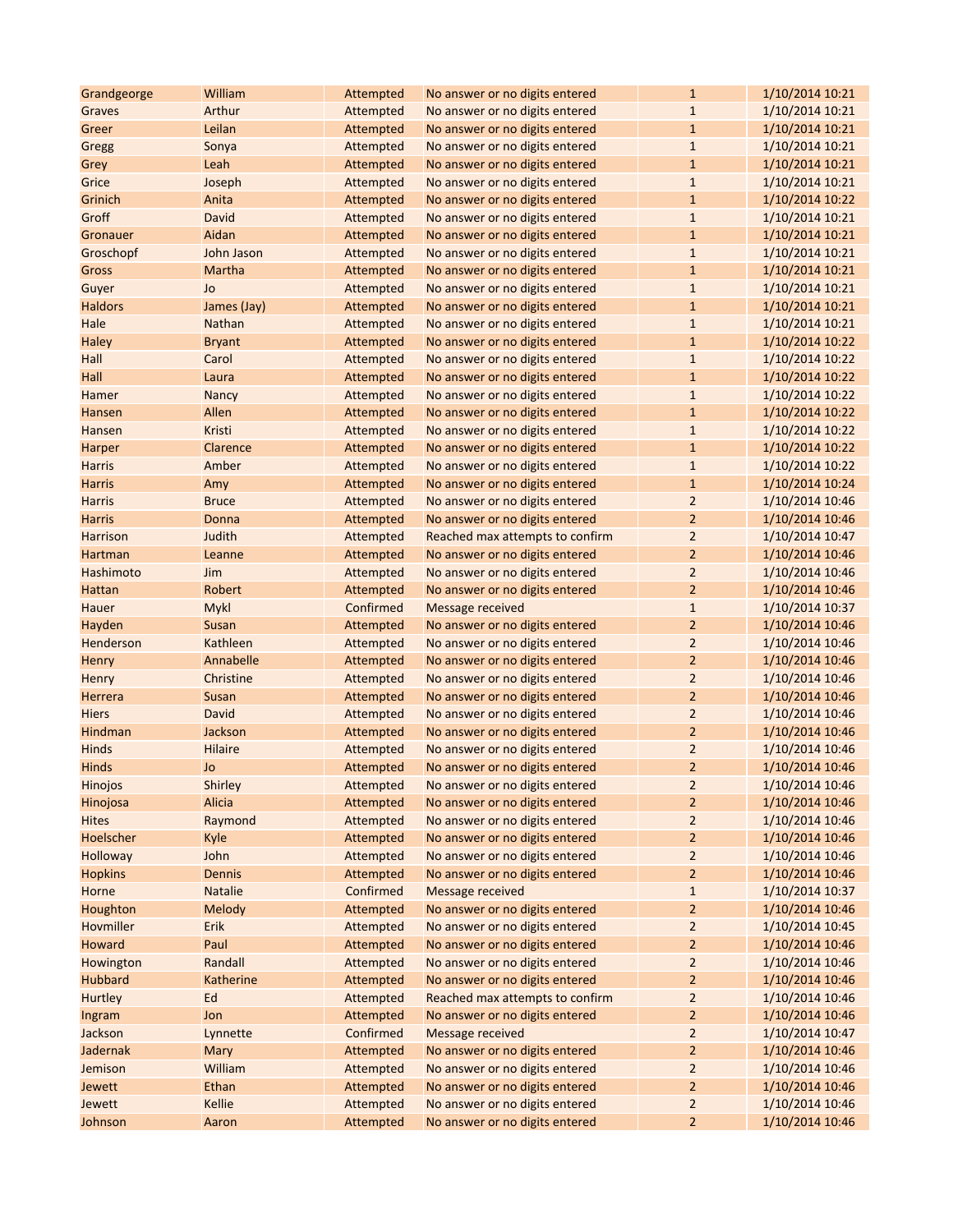| Johnson           | Allen                    | Attempted              | No answer or no digits entered                            | $\mathbf 2$             | 1/10/2014 10:46                    |
|-------------------|--------------------------|------------------------|-----------------------------------------------------------|-------------------------|------------------------------------|
| Johnson           | Don                      | Attempted              | No answer or no digits entered                            | $\overline{2}$          | 1/10/2014 10:46                    |
| Johnson           | Edward                   | Attempted              | No answer or no digits entered                            | $\overline{2}$          | 1/10/2014 10:45                    |
| Johnson           | <b>Megan</b>             | Attempted              | No answer or no digits entered                            | $\overline{2}$          | 1/10/2014 10:45                    |
| Jones             | lan                      | Attempted              | No answer or no digits entered                            | $\overline{2}$          | 1/10/2014 10:46                    |
| Jones             | Karen                    | Attempted              | No answer or no digits entered                            | $\overline{2}$          | 1/10/2014 10:46                    |
| Jones             | Ruth                     | Confirmed              | Message received                                          | $\overline{2}$          | 1/10/2014 10:47                    |
| Jordahl           | Twila                    | Attempted              | No answer or no digits entered                            | $\overline{2}$          | 1/10/2014 10:46                    |
| Juhnke            | Johanna                  | Confirmed              | <b>Message received</b>                                   | $\mathbf{1}$            | 1/10/2014 10:37                    |
| Kaiser            | <b>Dick</b>              | Attempted              | Reached max attempts to confirm                           | $\overline{2}$          | 1/10/2014 10:47                    |
| Kallio            | Kylie                    | Attempted              | No answer or no digits entered                            | $\overline{2}$          | 1/10/2014 10:46                    |
| Kambur            | Pamela                   | Attempted              | No answer or no digits entered                            | $\overline{2}$          | 1/10/2014 10:46                    |
| Karas             | Ellen                    | Confirmed              | Message received                                          | $\mathbf{1}$            | 1/10/2014 10:37                    |
| Karol             | Adam                     | Attempted              | No answer or no digits entered                            | $\overline{2}$          | 1/10/2014 10:46                    |
| Keast             | Sharon                   | Attempted              | No answer or no digits entered                            | $\overline{2}$          | 1/10/2014 10:46                    |
| <b>Keating</b>    | <b>Mike</b>              | Attempted              | No answer or no digits entered                            | $\overline{2}$          | 1/10/2014 10:46                    |
| <b>Kellogg</b>    | Elizabeth (Liz)          | Attempted              | No answer or no digits entered                            | $\overline{2}$          | 1/10/2014 10:46                    |
| Kelly             | John                     | Attempted              | No answer or no digits entered                            | $\overline{2}$          | 1/10/2014 10:46                    |
| Kelly             | Patrick                  | Attempted              | Reached max attempts to confirm                           | $\overline{2}$          | 1/10/2014 10:48                    |
| Ketelson          | Joann                    | Confirmed              | <b>Message received</b>                                   | $\overline{2}$          | 1/10/2014 10:47                    |
| <b>King</b>       | Jonathan                 | Attempted              | No answer or no digits entered                            | $\overline{2}$          | 1/10/2014 10:46                    |
| Kingsley          | <b>Margie</b>            | Attempted              | No answer or no digits entered                            | $\overline{2}$          | 1/10/2014 10:47                    |
| <b>Kirk</b>       | Jack                     | Confirmed              | Message received                                          | $\mathbf{1}$            | 1/10/2014 10:38                    |
| <b>Kirk</b>       | <b>Vicky</b>             | Attempted              | No answer or no digits entered                            | $\overline{2}$          | 1/10/2014 10:47                    |
| Knapp             | <b>Diane</b>             | Attempted              | Reached max attempts to confirm                           | $\overline{2}$          | 1/10/2014 10:48                    |
| <b>Knowles</b>    | Joann                    | Attempted              | No answer or no digits entered                            | $\overline{2}$          | 1/10/2014 10:47                    |
| Koehler           | <b>Birgit</b>            | Attempted              | Reached max attempts to confirm                           | $\overline{2}$          | 1/10/2014 10:47                    |
| Koetz             | Karen                    | Attempted              | Reached max attempts to confirm                           | $\overline{2}$          | 1/10/2014 10:47                    |
| Kolbenschlag      | <b>Cherry Ann</b>        | Confirmed              | Message received                                          | $\mathbf{1}$            | 1/10/2014 10:38                    |
| Konrad            | Stephen                  | Attempted              | No answer or no digits entered                            | $\overline{2}$          | 1/10/2014 10:47                    |
| Kopel             | Ann                      | Attempted              | No answer or no digits entered                            | $\overline{2}$          | 1/10/2014 10:47                    |
| Kovack            | Laurie                   | Confirmed              | <b>Message received</b>                                   | $\overline{2}$          | 1/10/2014 10:48                    |
| Kuster            | Mary                     | Attempted              | Reached max attempts to confirm                           | $\overline{2}$          | 1/10/2014 10:47                    |
| Laboe             | Edward                   | Confirmed              | <b>Message received</b>                                   | $\overline{2}$          | 1/10/2014 10:48                    |
| Lamb              | Gregory                  | Attempted              | Reached max attempts to confirm                           | $\overline{2}$          | 1/10/2014 10:47                    |
| Lancaster         | William                  | Confirmed              | Message received                                          | $\mathbf{1}$            | 1/10/2014 10:38                    |
| Lang              | Harold                   | Attempted              | No answer or no digits entered                            | $\overline{2}$          | 1/10/2014 10:46                    |
| Lapp              | <b>Nancy</b>             | Confirmed              | <b>Message received</b>                                   | $\overline{2}$          | 1/10/2014 10:48                    |
| Larsell           | Katie                    | Confirmed              | <b>Message received</b>                                   | $\mathbf 1$             | 1/10/2014 10:38                    |
| Lassen            | Suzanne                  | Attempted              | No answer or no digits entered                            | $\overline{2}$          | 1/10/2014 10:47                    |
|                   | Erin                     | Attempted              | No answer or no digits entered                            | $\overline{2}$          | 1/10/2014 10:47                    |
| Law               |                          | Confirmed              | <b>Message received</b>                                   | $\mathbf{1}$            |                                    |
| Law<br>Lawhead    | <b>Jeffrey</b><br>Samuel | Attempted              | No answer or no digits entered                            | $\overline{2}$          | 1/10/2014 10:38<br>1/10/2014 10:46 |
|                   | Elizabeth                |                        |                                                           | $\overline{2}$          |                                    |
| Leavens<br>Lecher | Robert                   | Attempted<br>Confirmed | No answer or no digits entered<br><b>Message received</b> | $\mathbf{1}$            | 1/10/2014 10:47<br>1/10/2014 10:38 |
|                   | Jamien                   | Attempted              | No answer or no digits entered                            | $\overline{2}$          | 1/10/2014 10:47                    |
| Leckey            | Scott                    | Attempted              | Reached max attempts to confirm                           | $\overline{2}$          | 1/10/2014 10:47                    |
| Lee               | Al                       | Confirmed              | <b>Message received</b>                                   | $\overline{2}$          | 1/10/2014 10:48                    |
| LePage            |                          |                        |                                                           |                         |                                    |
| Lewins<br>Lewis   | Emma<br>Leslee           | Confirmed<br>Attempted | <b>Message received</b><br>No answer or no digits entered | $1\,$<br>$\overline{2}$ | 1/10/2014 10:38<br>1/10/2014 10:47 |
| Libke             |                          | Attempted              | No answer or no digits entered                            | $\overline{2}$          | 1/10/2014 10:47                    |
| Lidzbarski        | Katy<br>Richard          |                        | No answer or no digits entered                            | $\overline{2}$          |                                    |
|                   | John                     | Attempted              |                                                           |                         | 1/10/2014 10:46                    |
| Light             |                          | Attempted              | No answer or no digits entered                            | $\overline{2}$          | 1/10/2014 10:47                    |
| Lighthart         | Alyson                   | Confirmed              | <b>Message received</b>                                   | $\overline{2}$          | 1/10/2014 10:48                    |
| Lindsey           | Marsha                   | Attempted              | Reached max attempts to confirm                           | $\overline{c}$          | 1/10/2014 10:49                    |
| Lindstrom         | Aubrey                   | Attempted              | No answer or no digits entered                            | $\overline{2}$          | 1/10/2014 10:47                    |
| Linstram          | Jacqueline               | Attempted              | No answer or no digits entered                            | $\overline{2}$          | 1/10/2014 10:47                    |
| Lisenbee          | <b>Trevor</b>            | Attempted              | No answer or no digits entered                            | $\overline{2}$          | 1/10/2014 10:47                    |
| Lomax             | <b>Suzanne</b>           | Attempted              | No answer or no digits entered                            | $\overline{2}$          | 1/10/2014 10:47                    |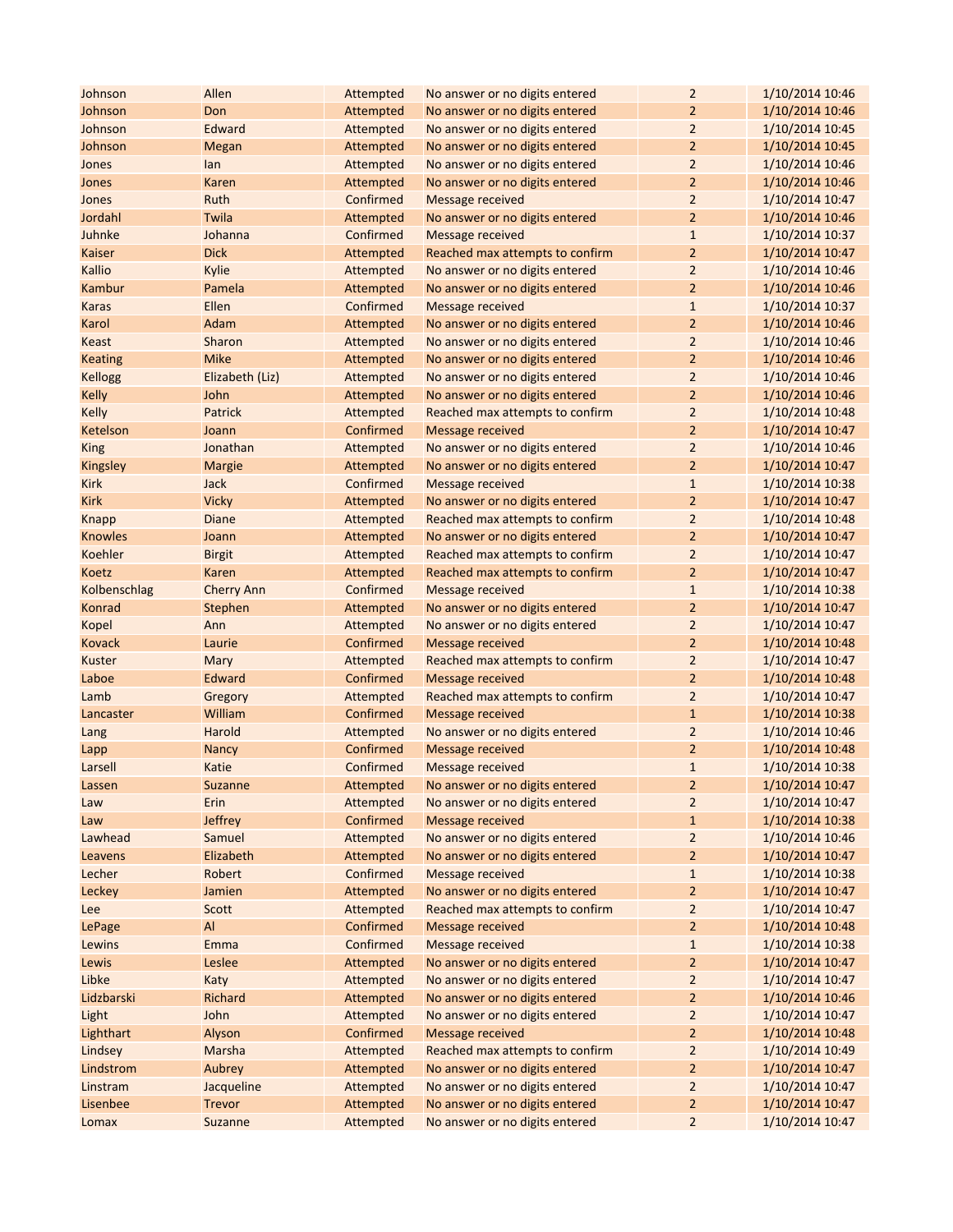| Loser                  | Kyle            | Attempted | No answer or no digits entered | $\overline{2}$          | 1/10/2014 10:47 |
|------------------------|-----------------|-----------|--------------------------------|-------------------------|-----------------|
| Low                    | Wayne           | Attempted | No answer or no digits entered | $\overline{2}$          | 1/10/2014 10:47 |
| Lunde                  | Janet           | Confirmed | <b>Message received</b>        | $\overline{2}$          | 1/10/2014 10:48 |
| Lunde                  | Ron             | Attempted | No answer or no digits entered | $\overline{2}$          | 1/10/2014 10:47 |
| Luzader                | <b>Bruce</b>    | Confirmed | <b>Message received</b>        | $\overline{2}$          | 1/10/2014 10:48 |
| Luzader                | Gloria          | Attempted | No answer or no digits entered | $\overline{2}$          | 1/10/2014 10:47 |
| <b>Lybrand Shimada</b> | Karen           | Attempted | No answer or no digits entered | $\overline{2}$          | 1/10/2014 10:47 |
| Madden                 | Greg            | Attempted | No answer or no digits entered | $\overline{2}$          | 1/10/2014 10:47 |
| Madrid                 | Christian       | Attempted | No answer or no digits entered | $\overline{2}$          | 1/10/2014 10:47 |
| <b>Magnus</b>          | Ronald (Ron)    | Attempted | No answer or no digits entered | $\overline{2}$          | 1/10/2014 10:47 |
| Maloney                | Lauren          | Attempted | No answer or no digits entered | $\overline{2}$          | 1/10/2014 10:45 |
| <b>Manning</b>         | Merrilea        | Attempted | No answer or no digits entered | $\overline{2}$          | 1/10/2014 10:45 |
| Mannthey               | Paul            | Attempted | No answer or no digits entered | $\overline{2}$          | 1/10/2014 10:45 |
| Marantz                | Elizabeth       | Attempted | No answer or no digits entered | $\overline{2}$          | 1/10/2014 10:45 |
| <b>Markantes</b>       | Jason           | Attempted | No answer or no digits entered | $\overline{2}$          | 1/10/2014 10:45 |
| <b>Marks</b>           | James           | Attempted | No answer or no digits entered | 2                       | 1/10/2014 10:45 |
| Marsh                  | Louise          | Attempted | No answer or no digits entered | 2                       | 1/10/2014 10:45 |
| Marsh                  | <b>Richard</b>  | Attempted | No answer or no digits entered | $\overline{2}$          | 1/10/2014 10:45 |
| Marti                  | Anna            | Attempted | No answer or no digits entered | $\overline{2}$          | 1/10/2014 10:45 |
| Martin                 | Gabriel         | Attempted | No answer or no digits entered | $\overline{2}$          | 1/10/2014 10:45 |
| Mascher                | Philip          | Attempted | No answer or no digits entered | $\overline{2}$          | 1/10/2014 10:45 |
| <b>Mascsak</b>         | <b>Margaret</b> | Attempted | No answer or no digits entered | $\overline{2}$          | 1/10/2014 10:45 |
| <b>Masterson</b>       | Judy            | Attempted | No answer or no digits entered | $\overline{2}$          | 1/10/2014 10:45 |
| <b>Mathews</b>         | Stephanie       | Attempted | No answer or no digits entered | 2                       | 1/10/2014 10:45 |
| Mavko                  | <b>Matthew</b>  | Attempted | No answer or no digits entered | $\overline{2}$          | 1/10/2014 10:45 |
| May                    | Jennifer        | Attempted | No answer or no digits entered | $\overline{2}$          | 1/10/2014 10:45 |
| <b>McCarthy</b>        | Rachel          | Attempted | No answer or no digits entered | 2                       | 1/10/2014 10:45 |
| McClellan              | Constance       | Attempted | No answer or no digits entered | $\overline{2}$          | 1/10/2014 10:45 |
| <b>McGrew</b>          | Josh            | Attempted | No answer or no digits entered | $\overline{2}$          | 1/10/2014 10:45 |
| <b>McKinlay</b>        | <b>Bonnie</b>   | Attempted | No answer or no digits entered | $\overline{2}$          | 1/10/2014 10:45 |
| McLaughlin             | Jacqueline      | Attempted | No answer or no digits entered | $\overline{2}$          | 1/10/2014 10:45 |
| McMenamin              | Kevin           | Attempted | No answer or no digits entered | $\overline{2}$          | 1/10/2014 10:45 |
| <b>McNamara</b>        | <b>Marion</b>   | Attempted | No answer or no digits entered | $\overline{2}$          | 1/10/2014 10:45 |
| <b>Meek</b>            | <b>Taylor</b>   | Attempted | No answer or no digits entered | $\overline{2}$          | 1/10/2014 10:45 |
| <b>Melnick</b>         | <b>Beth</b>     | Attempted | No answer or no digits entered | $\overline{2}$          | 1/10/2014 10:45 |
| Mergel                 | Kevin           | Attempted | No answer or no digits entered | $\overline{2}$          | 1/10/2014 10:45 |
| Mershon                | Earl            | Attempted | No answer or no digits entered | 2                       | 1/10/2014 10:45 |
| Mershon                | Sharon          | Attempted | No answer or no digits entered | $\overline{2}$          | 1/10/2014 10:45 |
| Meyer                  | Hanmi           | Attempted | No answer or no digits entered | $\overline{2}$          | 1/10/2014 10:45 |
| Meyer                  | Jim             | Attempted | No answer or no digits entered | $\overline{\mathbf{c}}$ | 1/10/2014 10:45 |
| <b>Meyers</b>          | Richard         | Attempted | No answer or no digits entered | $\overline{2}$          | 1/10/2014 10:45 |
| Michaelson             | Sheila          | Attempted | No answer or no digits entered | 2                       | 1/10/2014 10:45 |
| <b>Miles</b>           | Abby            | Attempted | No answer or no digits entered | 2                       | 1/10/2014 10:45 |
| <b>Miles</b>           | Mason           | Attempted | No answer or no digits entered | $\overline{2}$          | 1/10/2014 10:45 |
| Miller                 | David           | Attempted | No answer or no digits entered | $\overline{2}$          | 1/10/2014 10:45 |
| Miller                 | Joan            | Attempted | No answer or no digits entered | 2                       | 1/10/2014 10:46 |
| Miller                 | Ken             | Attempted | No answer or no digits entered | 2                       | 1/10/2014 10:45 |
| <b>Mist</b>            | Scott           | Attempted | No answer or no digits entered | $\overline{2}$          | 1/10/2014 10:45 |
| Mizutani               | Patricia        | Attempted | No answer or no digits entered | 2                       | 1/10/2014 10:46 |
| Molitor                | Gordon          | Attempted | No answer or no digits entered | $\overline{2}$          | 1/10/2014 10:45 |
| Moneymaker             | Kathleen        | Attempted | No answer or no digits entered | $\overline{2}$          | 1/10/2014 10:45 |
| Montgomery             | Jamie           | Attempted | No answer or no digits entered | 2                       | 1/10/2014 10:46 |
| Montgomery             | Raymond         | Attempted | No answer or no digits entered | $\overline{2}$          | 1/10/2014 10:45 |
| Mooney                 | Sean            | Attempted | No answer or no digits entered | $\overline{2}$          | 1/10/2014 10:45 |
| Moore                  | Rita            | Attempted | No answer or no digits entered | $\overline{2}$          | 1/10/2014 10:45 |
| Moro                   | Shanna          | Attempted | No answer or no digits entered | 2                       | 1/10/2014 10:46 |
| Morris Jr              | John            | Attempted | No answer or no digits entered | 2                       | 1/10/2014 10:46 |
| Moseley                | Carol           | Attempted | No answer or no digits entered | $\overline{2}$          | 1/10/2014 10:46 |
| Mozorosky              | <b>Elliot</b>   | Attempted | No answer or no digits entered | $\overline{2}$          | 1/10/2014 10:46 |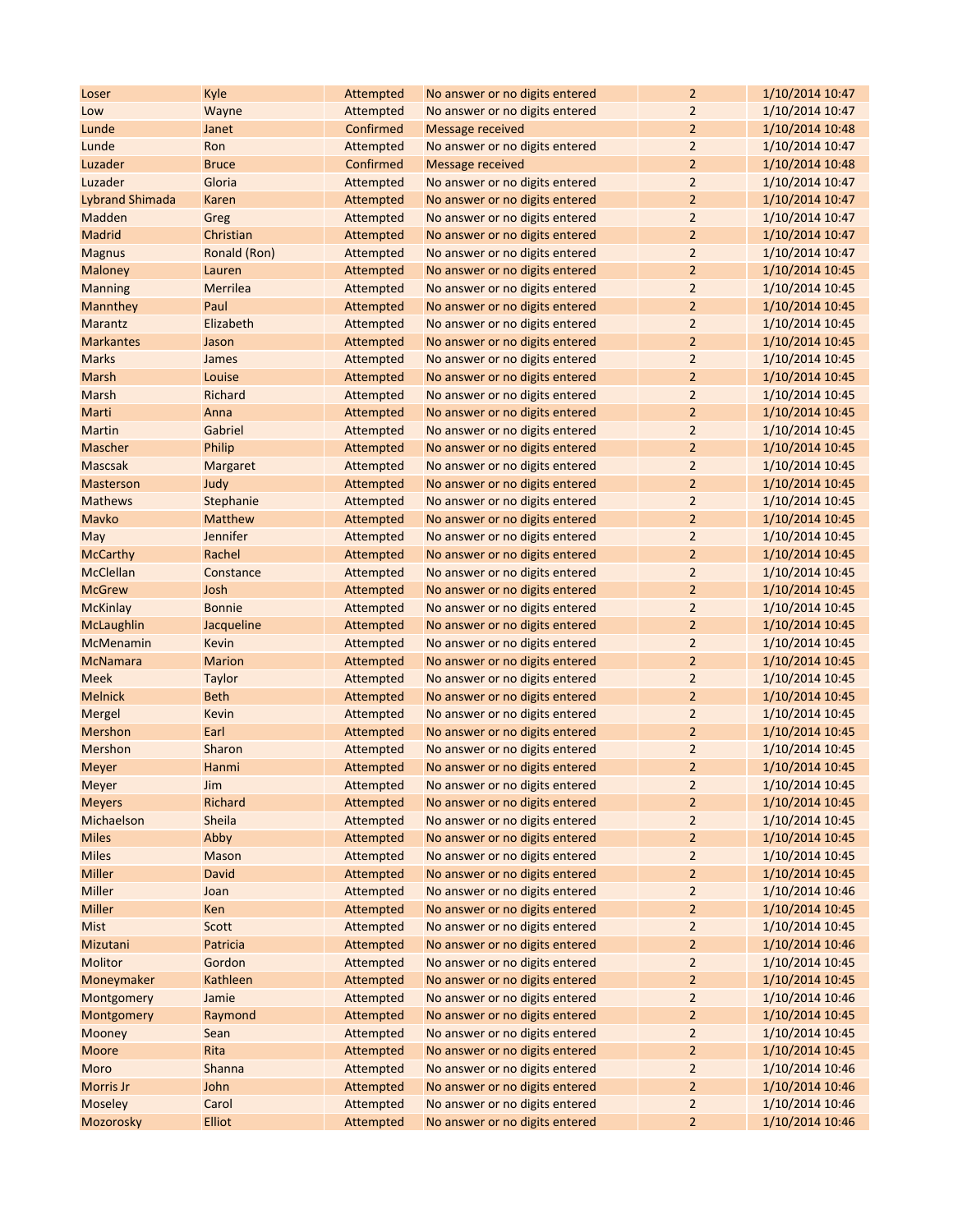| <b>Murillo</b>     | Maribel                 | Attempted | No answer or no digits entered  | $\overline{2}$          | 1/10/2014 10:46 |
|--------------------|-------------------------|-----------|---------------------------------|-------------------------|-----------------|
| Murphy             | Patricia                | Attempted | No answer or no digits entered  | 2                       | 1/10/2014 10:46 |
| Mussche            | Ingeborg                | Attempted | No answer or no digits entered  | $\overline{2}$          | 1/10/2014 10:46 |
| Mutua              | Faisal                  | Attempted | No answer or no digits entered  | $\overline{2}$          | 1/10/2014 10:46 |
| <b>Myers</b>       | <b>Brian</b>            | Attempted | No answer or no digits entered  | $\overline{2}$          | 1/10/2014 10:46 |
| <b>Myers</b>       | Ehren                   | Attempted | No answer or no digits entered  | $\overline{2}$          | 1/10/2014 10:46 |
| <b>Neill</b>       | Jill K.                 | Attempted | No answer or no digits entered  | 2                       | 1/10/2014 10:46 |
| <b>Nobles</b>      | James                   | Attempted | No answer or no digits entered  | $\overline{2}$          | 1/10/2014 10:46 |
| Nutcher            | <b>Mark</b>             | Attempted | No answer or no digits entered  | $\overline{2}$          | 1/10/2014 10:46 |
| <b>Nutini</b>      | Patricia                | Attempted | No answer or no digits entered  | $\overline{2}$          | 1/10/2014 10:46 |
| Nutini Jr          | Ray                     | Attempted | No answer or no digits entered  | $\overline{2}$          | 1/10/2014 10:46 |
| O'Donnell          | Ludmila (Lida)          | Attempted | No answer or no digits entered  | $\overline{2}$          | 1/10/2014 10:46 |
| Oerding            | Scott                   | Attempted | No answer or no digits entered  | $\overline{2}$          | 1/10/2014 10:46 |
| O'Leary            | Jeremy                  | Attempted | No answer or no digits entered  | $\overline{2}$          | 1/10/2014 10:46 |
| Olivier            | Judy                    | Attempted | No answer or no digits entered  | 2                       | 1/10/2014 10:46 |
| Oneill             | Anne                    | Attempted | No answer or no digits entered  | $\overline{2}$          | 1/10/2014 10:46 |
| Orem               | <b>Harris</b>           | Attempted | No answer or no digits entered  | 2                       | 1/10/2014 10:46 |
| Oscilia            | Margaret                | Attempted | No answer or no digits entered  | $\overline{2}$          | 1/10/2014 10:46 |
| Oster              | Sheila                  | Attempted | No answer or no digits entered  | $\overline{2}$          | 1/10/2014 10:46 |
| Overbey            | Stephanie               | Attempted | No answer or no digits entered  | $\overline{2}$          | 1/10/2014 10:46 |
| Owen               | Jennifer                | Attempted | No answer or no digits entered  | $\overline{\mathbf{c}}$ | 1/10/2014 10:46 |
| Owens              | Freda                   | Attempted | No answer or no digits entered  | $\overline{2}$          | 1/10/2014 10:46 |
| Owsiany            | <b>Richard</b>          | Attempted | No answer or no digits entered  | $\overline{2}$          | 1/10/2014 10:46 |
| Padnick            | <b>Della</b>            | Attempted | No answer or no digits entered  | $\overline{2}$          | 1/10/2014 10:46 |
| Paisner            | Yunus                   | Attempted | No answer or no digits entered  | $\overline{2}$          | 1/10/2014 10:46 |
| Palmer             | Michael                 | Attempted | No answer or no digits entered  | $\overline{2}$          | 1/10/2014 10:46 |
| Palshikar          | Yashica                 | Attempted | No answer or no digits entered  | 2                       | 1/10/2014 10:46 |
| Parchment          | <b>Claire Davis</b>     | Attempted | No answer or no digits entered  | $\overline{2}$          | 1/10/2014 10:46 |
| Parks              | Graham                  | Attempted | No answer or no digits entered  | $\overline{2}$          | 1/10/2014 10:46 |
| Pascu              | Maria                   | Attempted | No answer or no digits entered  | $\overline{2}$          | 1/10/2014 10:46 |
| Pascu              | Vasile                  | Attempted | No answer or no digits entered  | $\overline{2}$          | 1/10/2014 10:46 |
| Patchin            | Dan                     | Attempted | No answer or no digits entered  | $\overline{2}$          | 1/10/2014 10:46 |
| Patraw             | <b>Noah</b>             | Attempted | No answer or no digits entered  | $\overline{2}$          | 1/10/2014 10:46 |
| Patten             | Katherine               | Attempted | No answer or no digits entered  | $\overline{2}$          | 1/10/2014 10:46 |
| Patterson          | Joshua                  | Attempted | No answer or no digits entered  | $\overline{2}$          | 1/10/2014 10:46 |
| Pear               | Alison                  | Attempted | No answer or no digits entered  | $\overline{2}$          | 1/10/2014 10:46 |
| Pegg               | Pamlin                  | Attempted | No answer or no digits entered  | 2                       | 1/10/2014 10:46 |
| Pennington         | Keturah                 | Attempted | No answer or no digits entered  | 2                       | 1/10/2014 10:46 |
| Pepper             | Elizabeth               | Attempted | No answer or no digits entered  | $\overline{2}$          | 1/10/2014 10:46 |
| Petersen           | <b>Nicolas</b>          | Attempted | No answer or no digits entered  | $\overline{\mathbf{c}}$ | 1/10/2014 10:46 |
| Petersen           | Virginia                | Attempted | No answer or no digits entered  | $\overline{2}$          | 1/10/2014 10:46 |
| Peterson-Phillips  | Amber                   | Attempted | No answer or no digits entered  | $\overline{2}$          | 1/10/2014 10:46 |
| <b>Phillips</b>    | Donette (Dee Dee)       | Attempted | No answer or no digits entered  | 2                       | 1/10/2014 10:46 |
| <b>Pitts</b>       | Gregory                 | Attempted | No answer or no digits entered  | 2                       | 1/10/2014 10:46 |
| Plassaras          | Petros                  | Attempted | No answer or no digits entered  | 2                       | 1/10/2014 10:46 |
| Porter             | Evelyn                  | Attempted | No answer or no digits entered  | 3                       | 1/10/2014 11:03 |
| Prongay            | Kamm                    | Attempted | No answer or no digits entered  | 3                       | 1/10/2014 11:02 |
| Provorse           | Rebecca                 | Attempted | No answer or no digits entered  | 3                       | 1/10/2014 11:03 |
| Pullan             | Judith                  | Attempted | No answer or no digits entered  | 3                       | 1/10/2014 11:03 |
| Pyrch              | John                    | Attempted | No answer or no digits entered  | 3                       | 1/10/2014 11:03 |
| Quan               | Jeanne                  | Attempted | No answer or no digits entered  | 3                       | 1/10/2014 11:03 |
| Quentin            | <b>Margaret (Peggy)</b> | Attempted | No answer or no digits entered  | 3                       | 1/10/2014 11:03 |
| Quinby             | Katherine               | Confirmed | Message received                | $\mathbf{1}$            | 1/10/2014 10:51 |
| Racette            | James                   | Attempted | Reached max attempts to confirm | 3                       | 1/10/2014 11:03 |
| Rajbhandary        | <b>Bimal</b>            | Attempted | No answer or no digits entered  | 3                       | 1/10/2014 11:03 |
| Randall            | Sue                     | Attempted | No answer or no digits entered  | 3                       | 1/10/2014 11:03 |
| Raschke (Williams) | Wanda                   | Confirmed | Message received                | $\mathbf{1}$            | 1/10/2014 10:49 |
| Raymond            | <b>Scott</b>            | Attempted | Reached max attempts to confirm | 3                       | 1/10/2014 11:03 |
| Read               | Maryellen               | Attempted | Reached max attempts to confirm | 3                       | 1/10/2014 11:05 |
|                    |                         |           |                                 |                         |                 |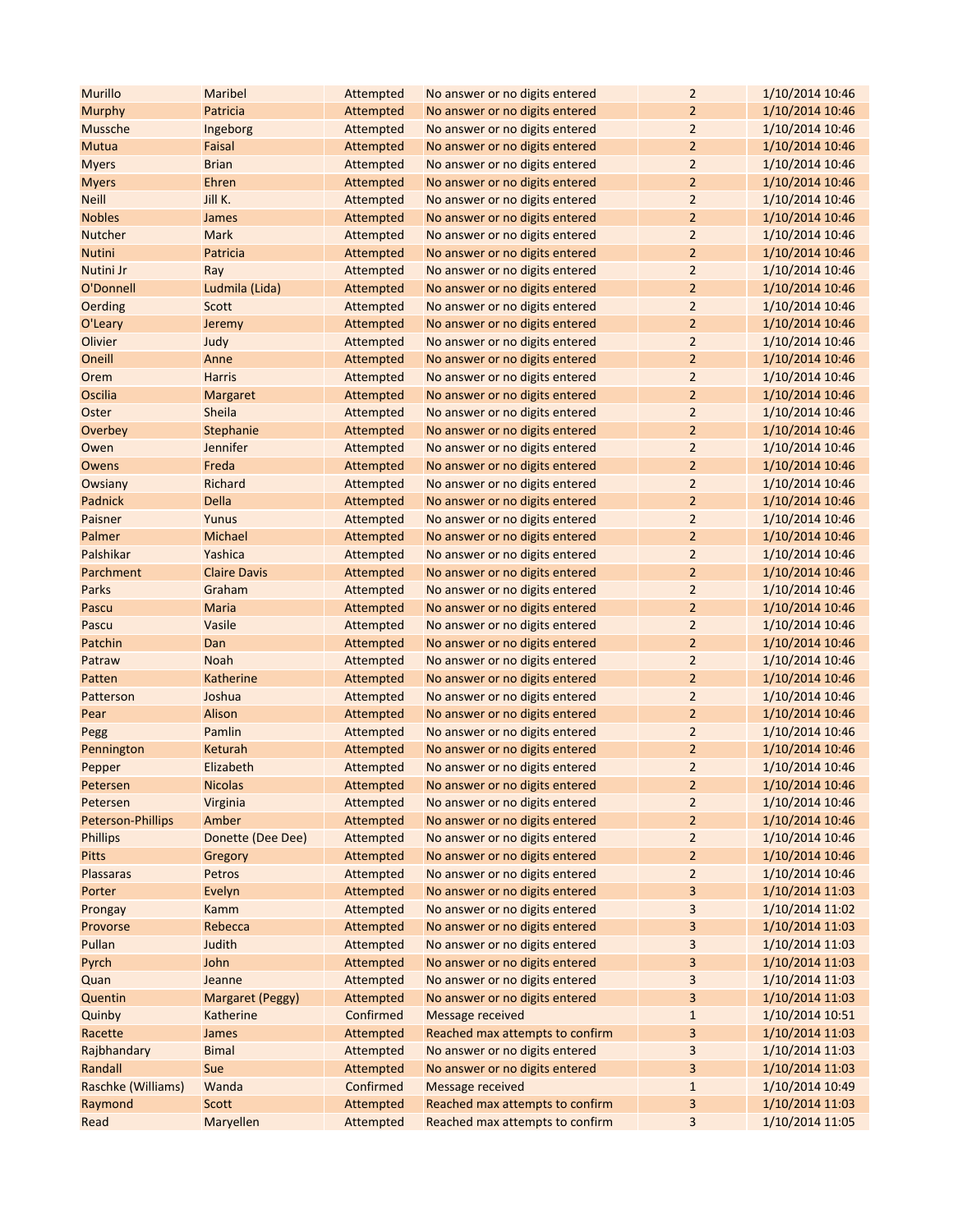| Read                | Rory            | Attempted | No answer or no digits entered  | 3              | 1/10/2014 11:03 |
|---------------------|-----------------|-----------|---------------------------------|----------------|-----------------|
| Redwood             | Mariah          | Confirmed | Message received                | $\mathbf{1}$   | 1/10/2014 10:50 |
| Reece               | John            | Attempted | No answer or no digits entered  | 3              | 1/10/2014 11:03 |
| Reece               | Marilyn (Kelly) | Attempted | No answer or no digits entered  | 3              | 1/10/2014 11:03 |
| Reece               | William         | Attempted | Reached max attempts to confirm | 3              | 1/10/2014 11:03 |
| Reese               | Adam            | Attempted | No answer or no digits entered  | 3              | 1/10/2014 11:03 |
| Reifer              | Robert          | Attempted | No answer or no digits entered  | 3              | 1/10/2014 11:03 |
| Reifer              | Wendy           | Attempted | No answer or no digits entered  | $\overline{3}$ | 1/10/2014 11:03 |
| Renfroe             | William         | Confirmed | <b>Message received</b>         | $1\,$          | 1/10/2014 10:50 |
| Rentz               | Edward          | Attempted | No answer or no digits entered  | 3              | 1/10/2014 11:03 |
| Resnick             | Robin           | Attempted | No answer or no digits entered  | 3              | 1/10/2014 11:03 |
| Resor               | Paul            | Confirmed | <b>Message received</b>         | $1\,$          | 1/10/2014 10:50 |
| <b>Rickford Rn</b>  | FionaRhea       | Attempted | No answer or no digits entered  | 3              | 1/10/2014 11:03 |
| Rideout             | Susan           | Attempted | Reached max attempts to confirm | 3              | 1/10/2014 11:03 |
| Riedman             | <b>Shane</b>    | Confirmed | <b>Message received</b>         | $\mathbf{1}$   | 1/10/2014 10:50 |
| Riley               | Eric            | Attempted | No answer or no digits entered  | 3              | 1/10/2014 11:03 |
| Robinson            | <b>Ben</b>      | Attempted | Reached max attempts to confirm | 3              | 1/10/2014 11:03 |
| Robinson            | Matt            | Attempted | No answer or no digits entered  | 3              | 1/10/2014 11:03 |
| Rodriguez           | <b>Marcel</b>   | Confirmed | <b>Message received</b>         | 3              | 1/10/2014 11:04 |
| <b>Roffey Berry</b> | Jane            | Attempted | No answer or no digits entered  | 3              | 1/10/2014 11:03 |
| <b>Rogers</b>       | Jennifer        | Attempted | No answer or no digits entered  | 3              | 1/10/2014 11:03 |
| Rogers              | Sean            | Attempted | No answer or no digits entered  | 3              | 1/10/2014 11:03 |
| Rok                 | Pete            | Attempted | No answer or no digits entered  | 3              | 1/10/2014 11:03 |
| Rolin               | <b>Trish</b>    | Attempted | No answer or no digits entered  | 3              | 1/10/2014 11:03 |
| Rome                | Andrew          | Attempted | No answer or no digits entered  | 3              | 1/10/2014 11:03 |
| Rood                | Jason           | Attempted | No answer or no digits entered  | 3              | 1/10/2014 11:03 |
| Rook                | <b>Jeffrey</b>  | Attempted | No answer or no digits entered  | 3              | 1/10/2014 11:03 |
| Rose                | Mike            | Attempted | No answer or no digits entered  | 3              | 1/10/2014 11:03 |
| Rosenhaft           | Richard         | Attempted | No answer or no digits entered  | 3              | 1/10/2014 11:02 |
| Rosenwinkel         | Heather         | Attempted | No answer or no digits entered  | 3              | 1/10/2014 11:03 |
| Rosica              | <b>Francis</b>  | Attempted | No answer or no digits entered  | 3              | 1/10/2014 11:03 |
| <b>Ross</b>         | Sharon          | Attempted | Reached max attempts to confirm | 3              | 1/10/2014 11:05 |
| Rossi               | Paul            | Confirmed | <b>Message received</b>         | 3              | 1/10/2014 11:06 |
| <b>Rossing</b>      | Lynn            | Attempted | No answer or no digits entered  | 3              | 1/10/2014 11:03 |
| Rossiter            | Jeromy          | Attempted | Reached max attempts to confirm | 3              | 1/10/2014 11:04 |
| Roth                | Michael         | Attempted | No answer or no digits entered  | 3              | 1/10/2014 11:03 |
| Rowland             | Arnie           | Attempted | No answer or no digits entered  | 3              | 1/10/2014 11:03 |
| Roy                 | Jason           | Attempted | No answer or no digits entered  | 3              | 1/10/2014 11:03 |
| Ruggiero            | Ron             | Confirmed | Message received                | $\overline{2}$ | 1/10/2014 10:58 |
| Russill             | Sandra          | Confirmed | <b>Message received</b>         | $\mathbf 1$    | 1/10/2014 10:50 |
| Russo               | Judith          | Confirmed | <b>Message received</b>         | $1\,$          | 1/10/2014 10:50 |
| Ruth                | Gary            | Attempted | No answer or no digits entered  | 3              | 1/10/2014 11:03 |
| Ruth                | Judith          | Attempted | No answer or no digits entered  | 3              | 1/10/2014 11:03 |
| Salmond             | <b>Mike</b>     | Attempted | No answer or no digits entered  | 3              | 1/10/2014 11:03 |
| Salzwedel           | Paul            | Attempted | No answer or no digits entered  | 3              | 1/10/2014 11:03 |
| <b>Samms</b>        | Gary            | Attempted | No answer or no digits entered  | 3              | 1/10/2014 11:03 |
| <b>Sanders</b>      | Jeremy          | Attempted | No answer or no digits entered  | 3              | 1/10/2014 11:04 |
| <b>Sanders</b>      | Jill            | Attempted | No answer or no digits entered  | $\mathsf 3$    | 1/10/2014 11:04 |
| Schaefer            | Jo              | Attempted | No answer or no digits entered  | 3              | 1/10/2014 11:03 |
| Schiffer            | Jacob           | Attempted | No answer or no digits entered  | $\mathsf 3$    | 1/10/2014 11:04 |
| Schilmoeller        | Michael         | Attempted | No answer or no digits entered  | 3              | 1/10/2014 11:03 |
| Schmit              | Laura           | Attempted | No answer or no digits entered  | 3              | 1/10/2014 11:04 |
| Schmoldt            | Ralph           | Attempted | No answer or no digits entered  | 3              | 1/10/2014 11:03 |
| Schnitler           | Martha          | Attempted | No answer or no digits entered  | 3              | 1/10/2014 11:04 |
| Scholl              | Lew             | Confirmed | <b>Message received</b>         | $\overline{2}$ | 1/10/2014 10:58 |
| Schrader            | Karen           | Attempted | Reached max attempts to confirm | 3              | 1/10/2014 11:04 |
| Schulenburg         | Keith           | Attempted | No answer or no digits entered  | 3              | 1/10/2014 11:04 |
| Schultz             | Gary            | Attempted | No answer or no digits entered  | 3              | 1/10/2014 11:04 |
| Scott               | <b>Etienne</b>  | Attempted | No answer or no digits entered  | 3              | 1/10/2014 11:04 |
|                     |                 |           |                                 |                |                 |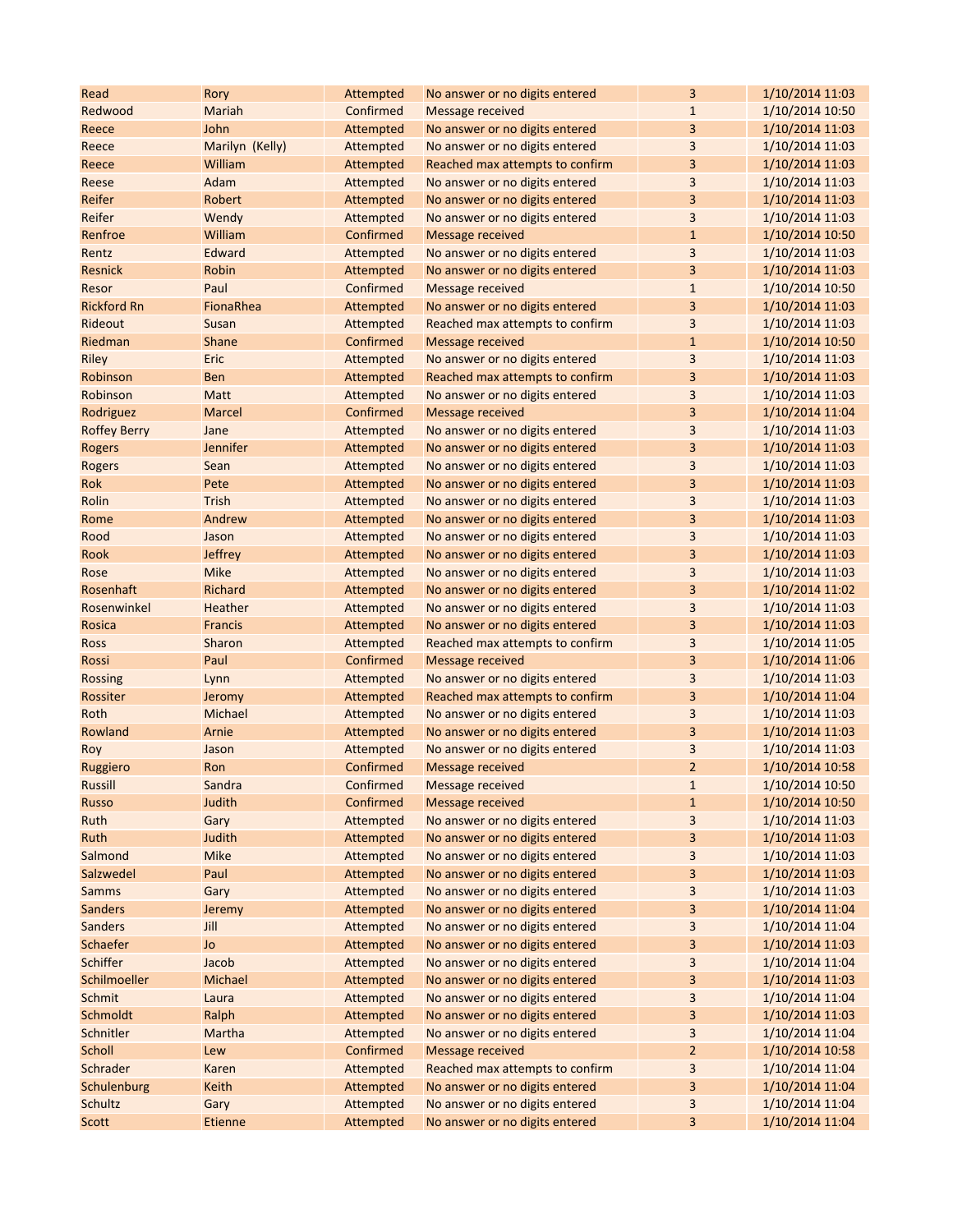| <b>Sears</b>    | <b>Tricia</b>    | Attempted | Reached max attempts to confirm | 3              | 1/10/2014 11:04 |
|-----------------|------------------|-----------|---------------------------------|----------------|-----------------|
| Selby           | Katie            | Confirmed | <b>Message received</b>         | $\mathbf{1}$   | 1/10/2014 10:51 |
| Shipman         | Virginia         | Attempted | No answer or no digits entered  | 3              | 1/10/2014 11:04 |
| Shook           | Anna             | Attempted | No answer or no digits entered  | 3              | 1/10/2014 11:04 |
| Shortreed       | Greg             | Attempted | No answer or no digits entered  | 3              | 1/10/2014 11:04 |
| Siegman         | <b>Dennis</b>    | Attempted | Reached max attempts to confirm | 3              | 1/10/2014 11:04 |
| <b>Simmons</b>  | Timothy          | Attempted | No answer or no digits entered  | 3              | 1/10/2014 11:04 |
| Simonen         | <b>Brenn</b>     | Attempted | No answer or no digits entered  | 3              | 1/10/2014 11:04 |
| <b>Sincic</b>   | Sally            | Attempted | No answer or no digits entered  | $\overline{3}$ | 1/10/2014 11:04 |
| Singh           | Devin            | Confirmed | <b>Message received</b>         | $\mathbf{1}$   | 1/10/2014 10:51 |
| Singh           | Shamindra        | Attempted | No answer or no digits entered  | 3              | 1/10/2014 11:04 |
| Slavin          | Edward           | Attempted | No answer or no digits entered  | 3              | 1/10/2014 11:04 |
| Smalley         | William          | Confirmed | Message received                | $\mathbf{1}$   | 1/10/2014 10:51 |
| Smith           | Calvin           | Attempted | Reached max attempts to confirm | 3              | 1/10/2014 11:06 |
| Smith           | <b>Neal</b>      | Attempted | Reached max attempts to confirm | 3              | 1/10/2014 11:04 |
| Snook           | Carl             | Confirmed | Message received                | 3              | 1/10/2014 11:05 |
| <b>Stange</b>   | Janis            | Attempted | No answer or no digits entered  | 3              | 1/10/2014 11:04 |
| <b>Staples</b>  | Amy              | Attempted | No answer or no digits entered  | 3              | 1/10/2014 11:04 |
| <b>Steele</b>   | Christine        | Attempted | No answer or no digits entered  | 3              | 1/10/2014 11:04 |
| <b>Stein</b>    | Janet            | Attempted | No answer or no digits entered  | 3              | 1/10/2014 11:04 |
| Stephan         | George           | Attempted | No answer or no digits entered  | 3              | 1/10/2014 11:04 |
| <b>Stephens</b> | Amy              | Attempted | No answer or no digits entered  | 3              | 1/10/2014 11:04 |
| Steven          | <b>Matthew</b>   | Attempted | No answer or no digits entered  | 3              | 1/10/2014 11:04 |
| <b>Stewart</b>  | Kathryn          | Confirmed | <b>Message received</b>         | 3              | 1/10/2014 11:06 |
| <b>Stiner</b>   | Aaron            | Attempted | No answer or no digits entered  | 3              | 1/10/2014 11:04 |
| <b>Stoffel</b>  | <b>Markus</b>    | Confirmed | Message received                | $\overline{2}$ | 1/10/2014 10:58 |
| Stofko          | Matt             | Attempted | No answer or no digits entered  | 3              | 1/10/2014 11:04 |
| <b>Stovall</b>  | Matthew          | Attempted | No answer or no digits entered  | 3              | 1/10/2014 11:04 |
| <b>Straub</b>   | Paul             | Attempted | No answer or no digits entered  | 3              | 1/10/2014 11:04 |
| Strohecker      | Jamie            | Attempted | Line failure                    | 3              | 1/10/2014 11:02 |
| <b>Strong</b>   | Robert           | Attempted | No answer or no digits entered  | 3              | 1/10/2014 11:02 |
| <b>Stuart</b>   | Gary             | Attempted | No answer or no digits entered  | 3              | 1/10/2014 11:02 |
| Sturgeon        | Marvin (Monte)   | Attempted | No answer or no digits entered  | 3              | 1/10/2014 11:03 |
| <b>Suggs</b>    | Joe              | Attempted | No answer or no digits entered  | 3              | 1/10/2014 11:02 |
| <b>Suggs</b>    | Sidney           | Attempted | No answer or no digits entered  | 3              | 1/10/2014 11:02 |
| <b>Summers</b>  | <b>Bonnie</b>    | Attempted | No answer or no digits entered  | 3              | 1/10/2014 11:02 |
| Sumner          | Darrel           | Attempted | No answer or no digits entered  | 3              | 1/10/2014 11:02 |
| Sutliff         | Cindy            | Attempted | Line failure                    | 3              | 1/10/2014 11:08 |
| Swatland        | Cindylynn (cl)   | Attempted | No answer or no digits entered  | 3              | 1/10/2014 11:03 |
| Tane            | Seth             | Attempted | No answer or no digits entered  | 3              | 1/10/2014 11:03 |
| <b>Taylor</b>   | Daniel           | Attempted | No answer or no digits entered  | 3              | 1/10/2014 11:03 |
| Taylor          | Glenn            | Attempted | No answer or no digits entered  | 3              | 1/10/2014 11:03 |
| Teeny           | Rochelle         | Attempted | No answer or no digits entered  | 3              | 1/10/2014 11:03 |
| <b>Terrell</b>  | <b>Murphy</b>    | Attempted | No answer or no digits entered  | 3              | 1/10/2014 11:03 |
| Terrill         | Ray              | Attempted | No answer or no digits entered  | 3              | 1/10/2014 11:03 |
| <b>Thebault</b> | Pamela           | Attempted | No answer or no digits entered  | 3              | 1/10/2014 11:03 |
| Thiel           | Suzanne          | Attempted | No answer or no digits entered  | 3              | 1/10/2014 11:03 |
| Thompson        | Sam              | Attempted | No answer or no digits entered  | 3              | 1/10/2014 11:03 |
| Thompson        | Sarah            | Attempted | No answer or no digits entered  | $\mathsf 3$    | 1/10/2014 11:03 |
| Thomson         | <b>Murrianna</b> | Attempted | No answer or no digits entered  | 3              | 1/10/2014 11:03 |
| <b>Tiller</b>   | Patrick          | Attempted | No answer or no digits entered  | 3              | 1/10/2014 11:03 |
| Timm            | lan              | Attempted | No answer or no digits entered  | 3              | 1/10/2014 11:03 |
| Timm            | Sally            | Attempted | No answer or no digits entered  | 3              | 1/10/2014 11:03 |
| Tomono          | Gary             | Attempted | No answer or no digits entered  | 3              | 1/10/2014 11:03 |
| <b>Tracy</b>    | Matt             | Attempted | No answer or no digits entered  | 3              | 1/10/2014 11:03 |
| <b>Traver</b>   | <b>Thomas</b>    | Attempted | No answer or no digits entered  | 3              | 1/10/2014 11:03 |
| <b>Travis</b>   | Joe              | Attempted | No answer or no digits entered  | 3              | 1/10/2014 11:03 |
| <b>Trevino</b>  | Lori             | Attempted | No answer or no digits entered  | 3              | 1/10/2014 11:03 |
| <b>Triana</b>   | Sean             | Attempted | No answer or no digits entered  | $\mathsf 3$    | 1/10/2014 11:03 |